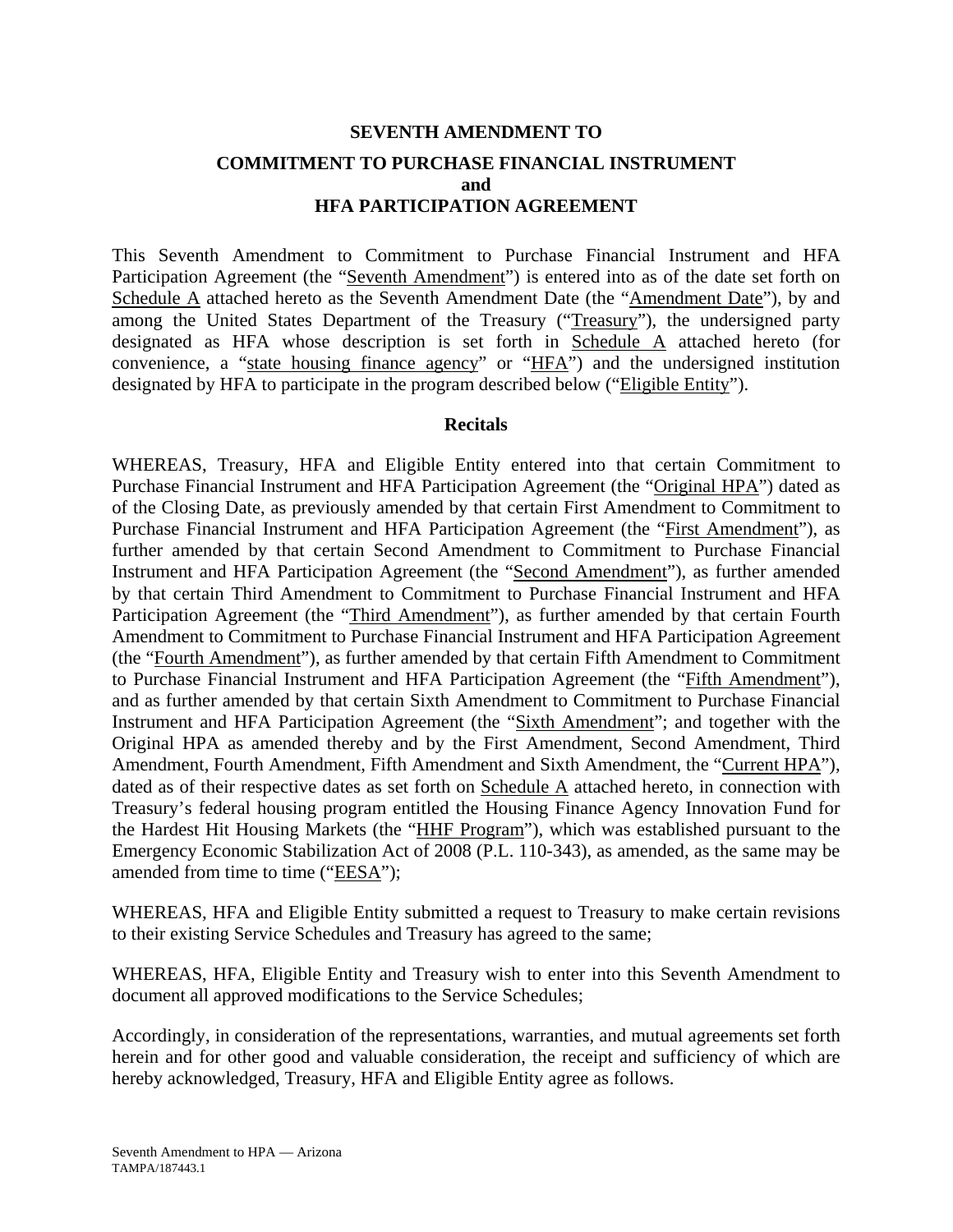#### **Agreement**

## **1. Amendments**

A. Definitions. All references in the Current HPA to the "Agreement" shall mean the Current HPA, as further amended by this Seventh Amendment; and all references in the Current HPA to Schedules A or B shall mean the Schedules A or B attached to this Seventh Amendment. All references herein to the "HPA" shall mean the Current HPA, as further amended by this Seventh Amendment.

B. Schedule A. Schedule A attached to the Current HPA is hereby deleted in its entirety and replaced with Schedule A attached to this Seventh Amendment.

C. Schedule B. Schedule B attached to the Current HPA is hereby deleted in its entirety and replaced with Schedule B attached to this Seventh Amendment.

## **2. Representations, Warranties and Covenants**

A. HFA and Eligible Entity. HFA and Eligible Entity, each for itself, make the following representations, warranties and covenants to Treasury and the truth and accuracy of such representations and warranties and compliance with and performance of such covenants are continuing obligations of HFA and Eligible Entity, each as to itself. In the event that any of the representations or warranties made herein cease to be true and correct or HFA or Eligible Entity breaches any of its covenants made herein, HFA or Eligible Entity, as the case may be, agrees to notify Treasury immediately and the same shall constitute an Event of Default under the HPA.

(1) HFA and Eligible Entity each hereby certifies, represents and warrants as of the date hereof that each of the representations and warranties of HFA or Eligible Entity, as applicable, contained in the HPA are true, correct, accurate and complete in all material respects as of the date hereof. All covenants of HFA or Eligible Entity, as applicable, contained in the HPA shall remain in full force and effect and neither HFA, nor Eligible Entity is in breach of any such covenant.

(2) Eligible Entity has the full corporate power and authority to enter into, execute, and deliver this Seventh Amendment and any other closing documentation delivered to Treasury in connection with this Seventh Amendment, and to perform its obligations hereunder and thereunder.

(3) HFA has the full legal power and authority to enter into, execute, and deliver this Seventh Amendment and any other closing documentation delivered to Treasury in connection with this Seventh Amendment, and to perform its obligations hereunder and thereunder.

#### **3. Miscellaneous**

A. The recitals set forth at the beginning of this Seventh Amendment are true and accurate and are incorporated herein by this reference.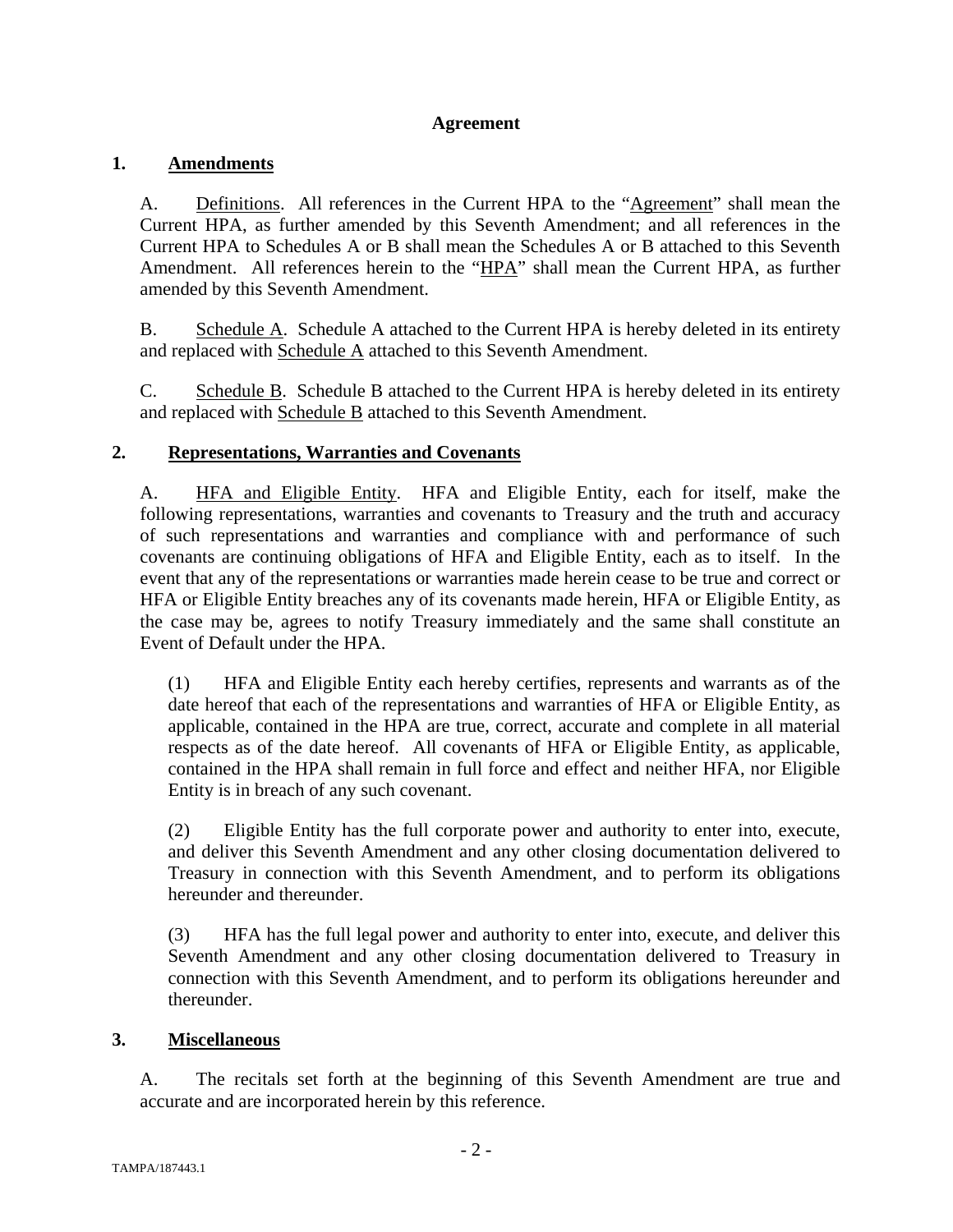B. Capitalized terms used but not defined herein shall have the meanings ascribed to them in the HPA.

C. Any provision of the HPA that is determined to be prohibited or unenforceable in any jurisdiction shall, as to such jurisdiction, be ineffective to the extent of such prohibition or unenforceability without invalidating the remaining provisions of the HPA, and no such prohibition or unenforceability in any jurisdiction shall invalidate such provision in any other jurisdiction.

D. This Seventh Amendment may be executed in two or more counterparts (and by different parties on separate counterparts), each of which shall be deemed an original, but all of which together shall constitute one and the same instrument. Facsimile or electronic copies of this Seventh Amendment shall be treated as originals for all purposes.

#### [SIGNATURE PAGE FOLLOWS; REMAINDER OF PAGE INTENTIONALLY LEFT BLANK]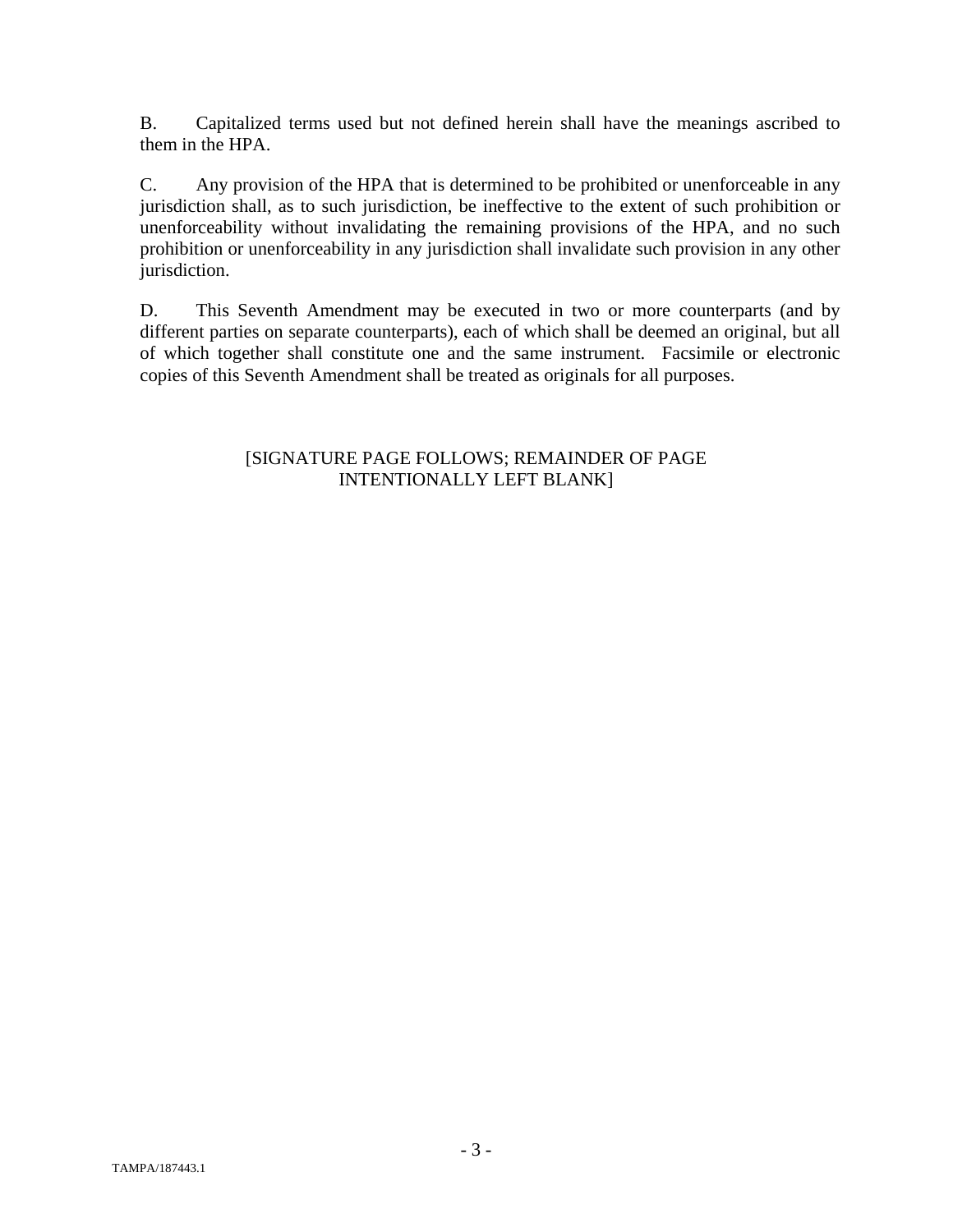**In Witness Whereof**, HFA, Eligible Entity and Treasury by their duly authorized officials hereby execute and deliver this Seventh Amendment to Commitment to Purchase Financial Instrument and HFA Participation Agreement as of the Amendment Date.

#### **HFA**: **TREASURY**:

STATE OF ARIZONA, ARIZONA DEPARTMENT OF HOUSING

UNITED STATES DEPARTMENT OF THE **TREASURY** 

By:  $/s/Carol$  Ditmore By: Name: Carol Ditmore Name: Mathew Pendo Title: Assistant Deputy Director/Operations

Title: Chief Investment Officer

#### **ELIGIBLE ENTITY**:

ARIZONA HOME FORECLOSURE PREVENTION FUNDING CORPORATION

By: /s/ Carol Ditmore Name: Carol Ditmore Title: Treasurer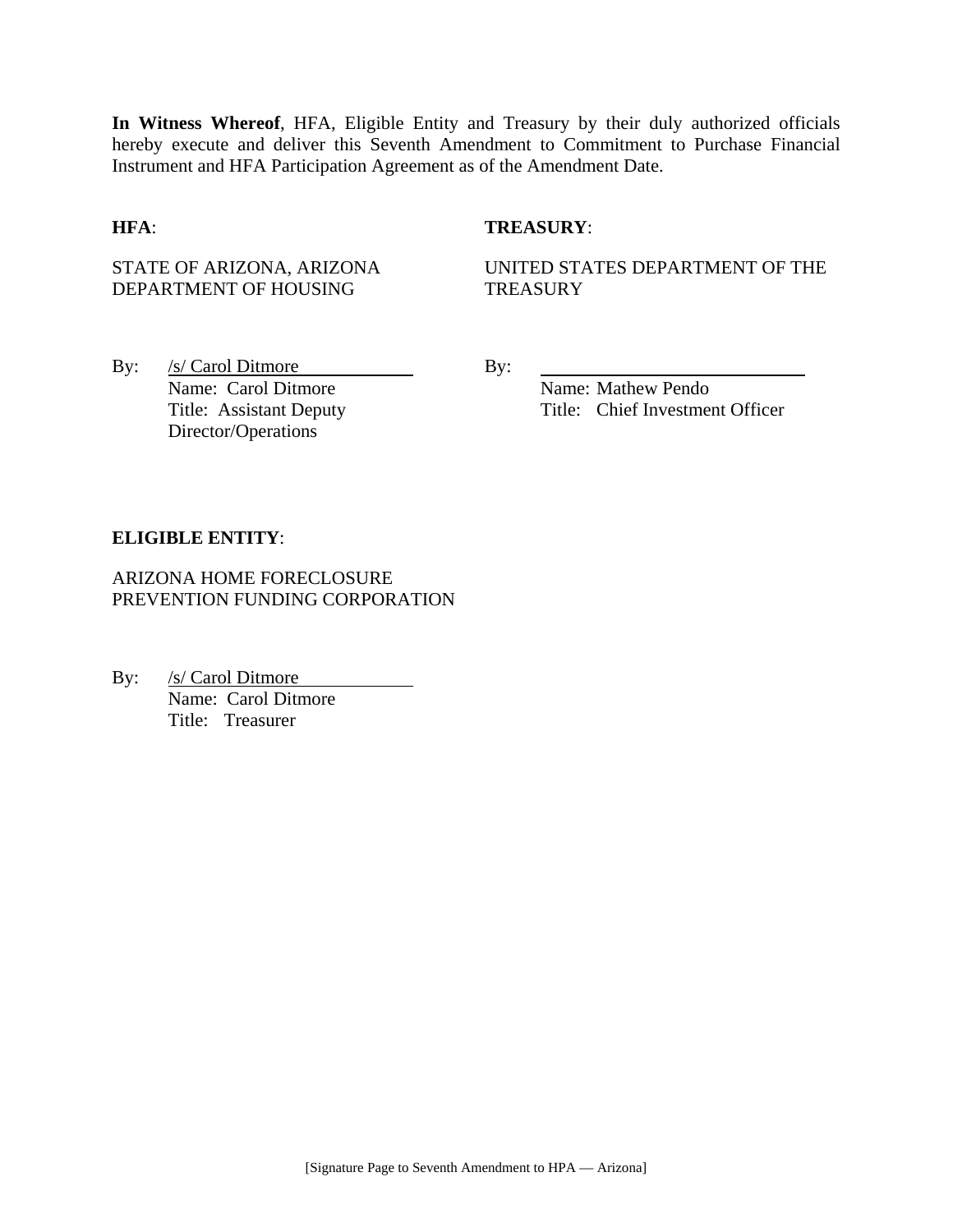In Witness Whereof, HFA, Eligible Entity and Treasury by their duly authorized officials hereby execute and deliver this Seventh Amendment to Commitment to Purchase Financial Instrument and HFA Participation Agreement as of the Amendment Date.

HFA:

#### TREASURY:

**TREASURY** 

STATE OF ARIZONA, ARIZONA DEPARTMENT OF HOUSING

By:

Name: Title:

By:

Name: Mathew Pendo Title: Chief Investment Officer

UNITED STATES DEPARTMENT OF THE

#### **ELIGIBLE ENTITY:**

ARIZONA HOME FORECLOSURE PREVENTION FUNDING CORPORATION

By:

Name: Title:

 $\sim$ ×

[Signature Page to Seventh Amendment to HPA - Arizona]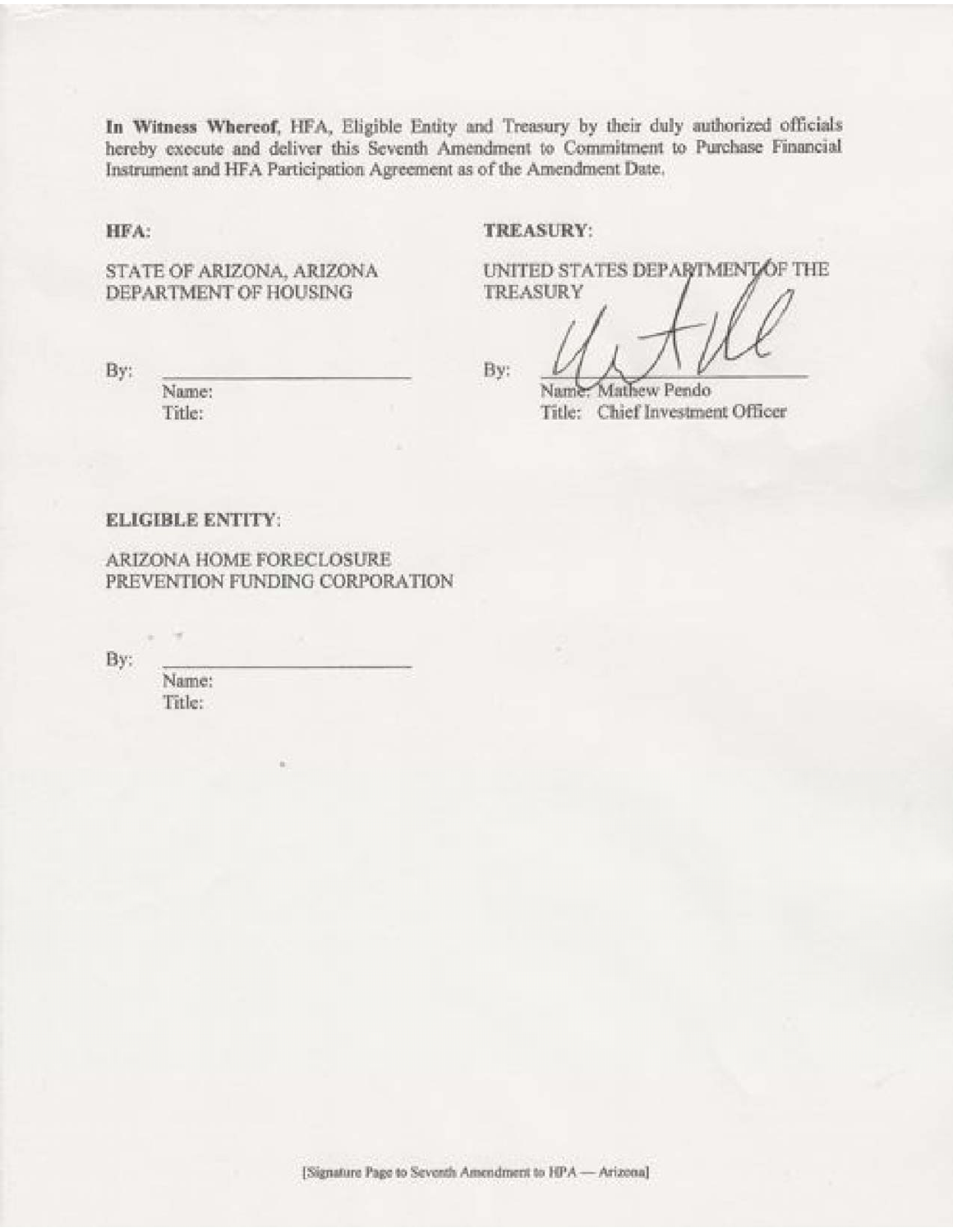# **EXHIBITS AND SCHEDULES**

Schedule A Basic Information

Schedule B Service Schedules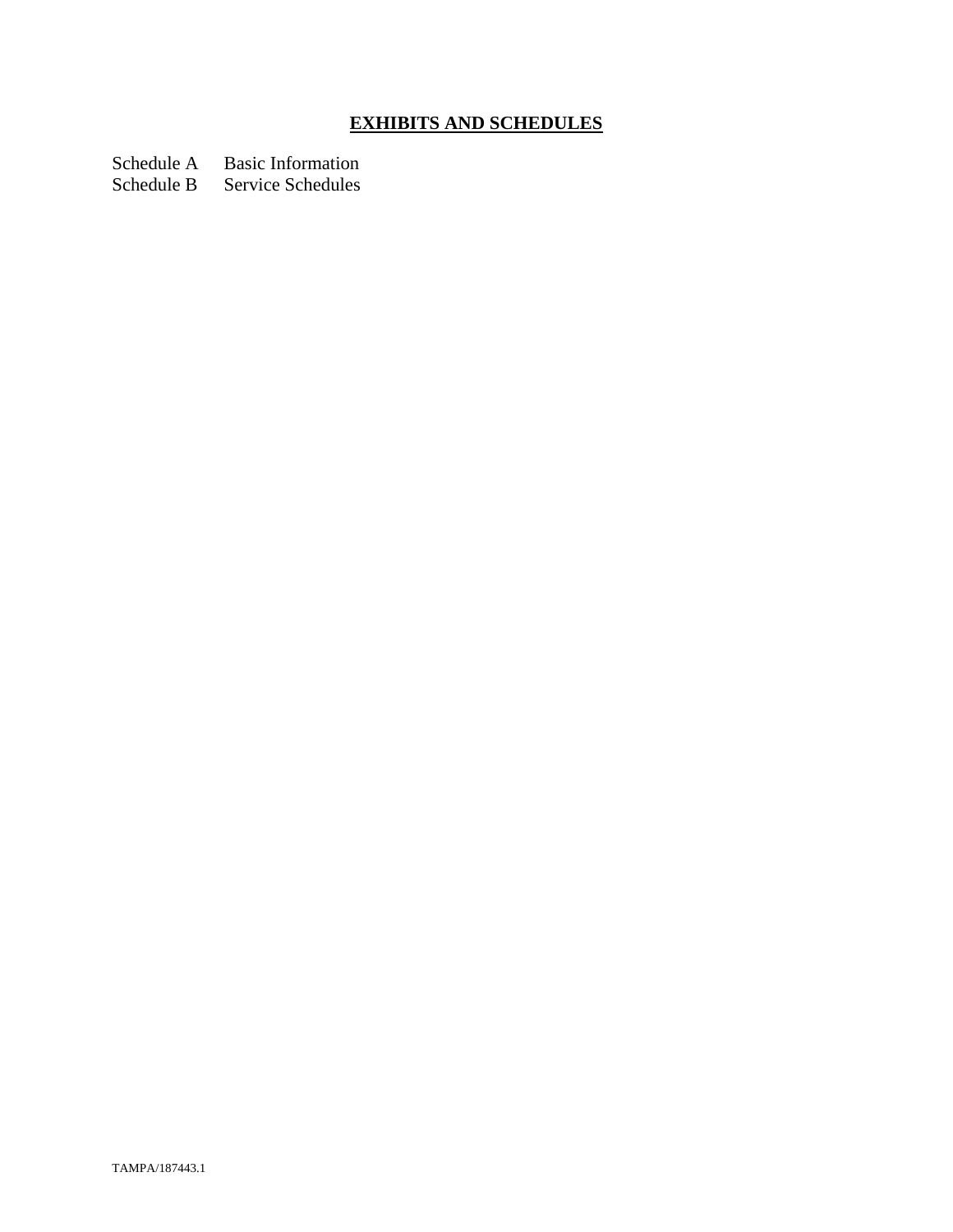#### **SCHEDULE A**

## **BASIC INFORMATION**

Eligible Entity Information:

Name of the Eligible Entity:

|                            | Arizona Home Foreclosure Prevention |  |
|----------------------------|-------------------------------------|--|
| <b>Funding Corporation</b> |                                     |  |
|                            |                                     |  |
|                            | Arizona Non-Profit corporation      |  |

Jurisdiction of organization: Arizona domiciliary

Corporate or other organizational form:

Notice Information:

| <b>HFA</b> Information: |                                                    |
|-------------------------|----------------------------------------------------|
| Name of HFA:            | State of Arizona, Arizona Department of<br>Housing |
| Organizational form:    | Constituent Department of the State of<br>Arizona  |
| Date of Application:    | April 16, 2010                                     |
| Date of Action Plan:    | September 1, 2010                                  |
| Notice Information:     |                                                    |

| <b>Program Participation Cap:</b>                                               | \$267,766,006.00 |
|---------------------------------------------------------------------------------|------------------|
| Portion of Program Participation Cap<br><b>Representing Original HHF Funds:</b> | \$125,100,000.00 |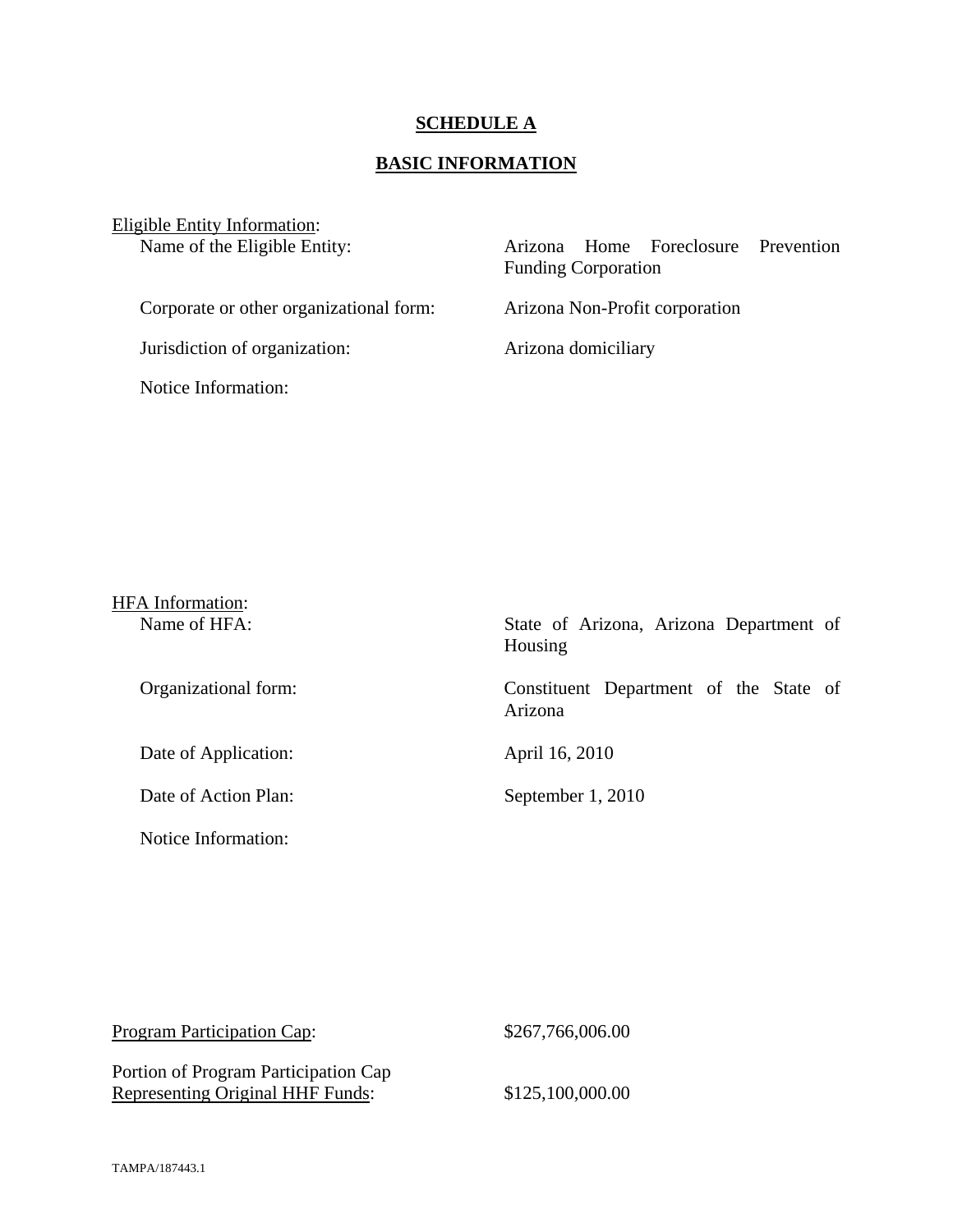| Portion of Program Participation Cap                   |                                                                               |
|--------------------------------------------------------|-------------------------------------------------------------------------------|
| <b>Representing Unemployment HHF Funds:</b>            | N/A                                                                           |
| Permitted Expenses:                                    | \$19,466,006.00                                                               |
| <b>Closing Date:</b>                                   | June 23, 2010                                                                 |
| <b>First Amendment Date:</b>                           | September 23, 2010                                                            |
| <b>Second Amendment Date:</b>                          | September 29, 2010                                                            |
| <b>Third Amendment Date:</b>                           | December 16, 2010                                                             |
| <b>Fourth Amendment Date:</b>                          | January 26, 2011                                                              |
| <b>Fifth Amendment Date:</b>                           | March 31, 2011                                                                |
| <b>Sixth Amendment Date:</b>                           | May 25, 2011                                                                  |
| <b>Seventh Amendment Date:</b>                         | August 31, 2011                                                               |
| <b>Eligible Entity Depository Account Information:</b> | See account information<br>Depository Account C<br>between<br>Treasury<br>and |

In set forth in the Depository Account Control Agreement between Treasury and Eligible Entity regarding the HHF Program.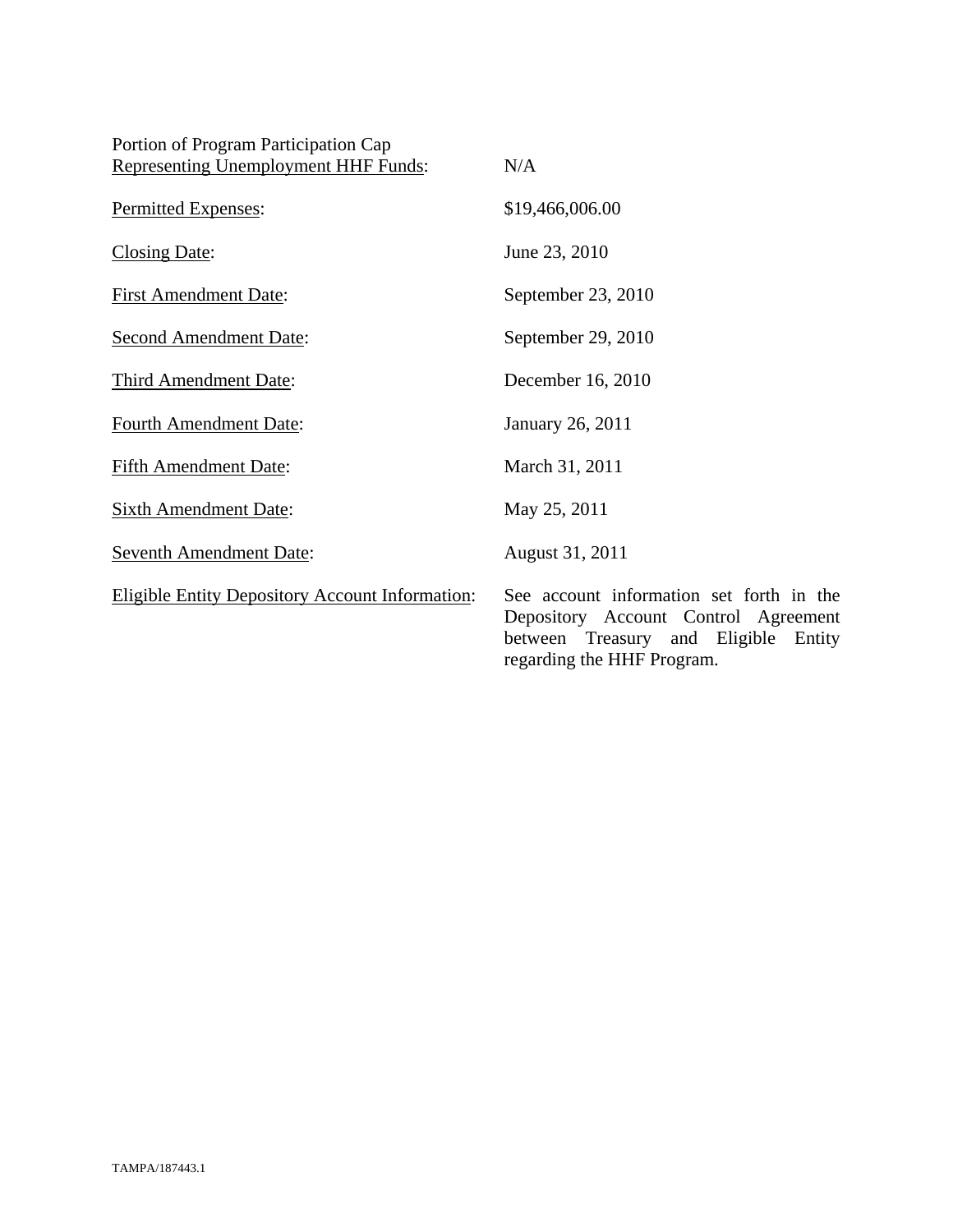#### **SCHEDULE B**

#### **SERVICE SCHEDULES**

The Service Schedules attached as Schedule B to the Current HPA are hereby deleted in their entirety and replaced with the attached Service Schedules (numbered sequentially as Service Schedule B-1, Service Schedule B-2, et. seq.), which collectively comprise Schedule B to the HPA.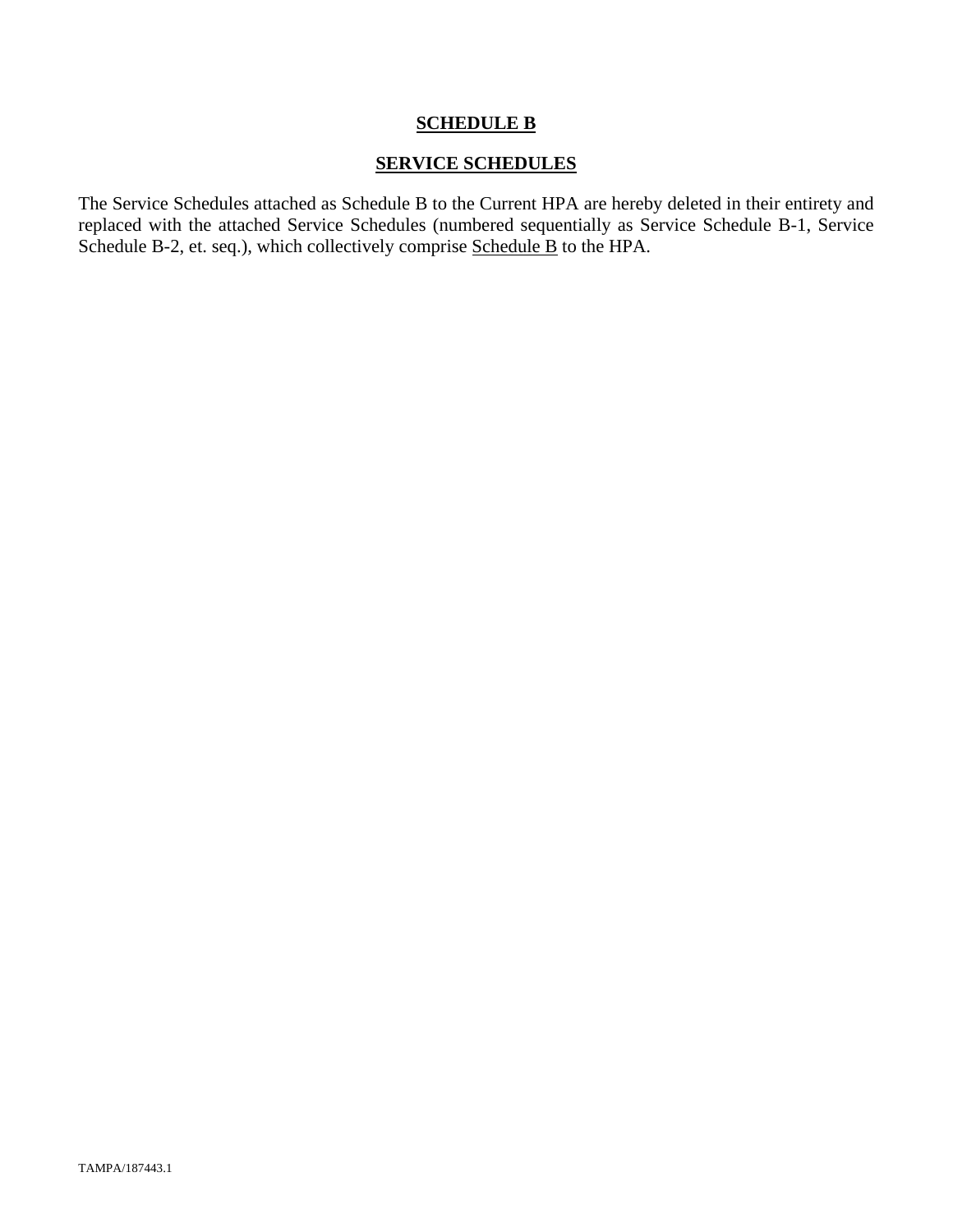## **SAVEMYHOMEAZ Permanent Modifications Component Summary Guidelines**

| 1. Program Overview                  | The Permanent Modification Component is being administered<br>by the Arizona Department of Housing ("ADOH"). Efforts may<br>include principal reduction, interest rate reduction, and/or term<br>extension to achieve a monthly payment that does not exceed 31-<br>32% of the borrower's monthly income, depending on the<br>agreement with the servicer. Borrowers that are suffering an<br>approved hardship, demonstrate personal responsibility, and<br>whose principal outstanding mortgage balance exceeds 120% of<br>the present market value of the borrower's residence may be<br>eligible for principal reduction assistance.                                                                          |
|--------------------------------------|-------------------------------------------------------------------------------------------------------------------------------------------------------------------------------------------------------------------------------------------------------------------------------------------------------------------------------------------------------------------------------------------------------------------------------------------------------------------------------------------------------------------------------------------------------------------------------------------------------------------------------------------------------------------------------------------------------------------|
|                                      | Depending on the agreement with the servicer, one of two<br>methods will be used to reduce the principal balance of a<br>borrower's primary mortgage:                                                                                                                                                                                                                                                                                                                                                                                                                                                                                                                                                             |
|                                      | A forgivable loan may be made to eligible borrowers for<br>up to \$50,000; or<br>Up to \$50,000 in assistance may be provided over a<br>three-year period.<br>A borrower's primary mortgage lender must agree to make a<br>matching reduction to the principal balance of the primary loan.                                                                                                                                                                                                                                                                                                                                                                                                                       |
|                                      | The structure of these two types of assistance is further discussed<br>in section 8.                                                                                                                                                                                                                                                                                                                                                                                                                                                                                                                                                                                                                              |
| 2. Program Goals                     | The central goal of the Permanent Modification Component is to<br>help homeowners avoid foreclosure by permanently modifying a<br>borrower's primary mortgage to achieve a monthly payment that<br>does not exceed 31-32% of the borrower's monthly income,<br>depending on the agreement with the servicer.<br>Loan<br>modifications may include principal reduction (the amount of<br>any principal reduction provided by HHF Program funds must be<br>matched by a borrower's lender/servicer), interest rate reduction,<br>and/or term extension. The Permanent Modification Component<br>aspires to achieve a ninety percent (90%) success rate in<br>modifying loans with the borrowers' lenders/servicers. |
| 3. Target<br><b>Population/Areas</b> | The targeted populations are households whose income does not<br>exceed 120% Area Median Income ("AMI") and that exhibit a<br>commitment to retaining their home and can demonstrate an<br>ability to maintain a financial obligation for the home.<br>These                                                                                                                                                                                                                                                                                                                                                                                                                                                      |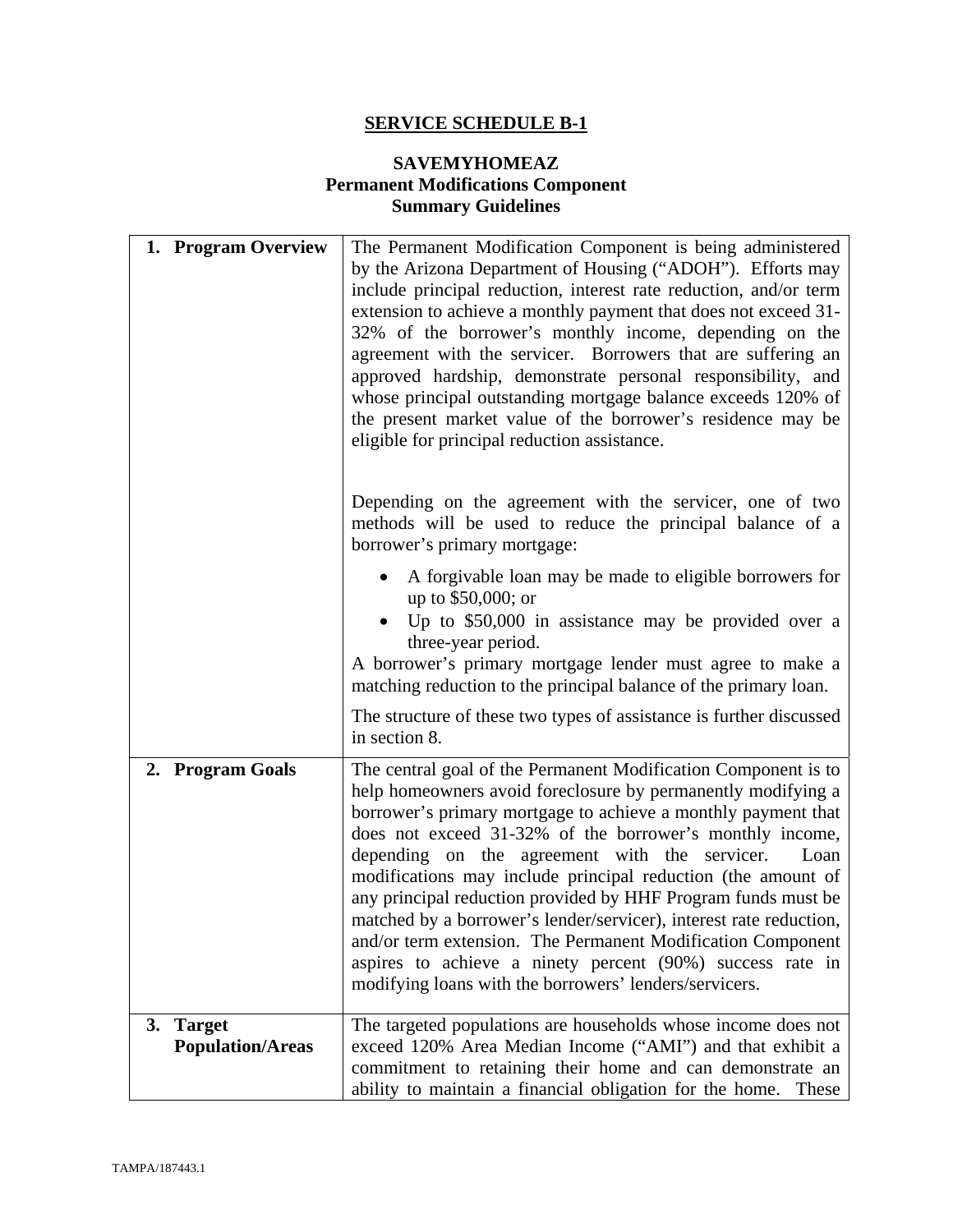|                                                 | households will be analyzed based on two primary factors which<br>are affordability and profitability. Each household will be<br>evaluated to determine an affordable and sustainable monthly<br>mortgage payment according to its gross monthly income.<br>It is projected that program assistance will be provided to<br>targeted areas according to the following breakdown of counties.<br>These projections are based on population, delinquent loans and<br>pending foreclosures in these areas.<br>Maricopa County, 79% of program funds<br>Pima County, 9% of program funds<br>Pinal County, 9% of program funds<br>All other areas, 3% of program funds                                                                                                                                                    |
|-------------------------------------------------|---------------------------------------------------------------------------------------------------------------------------------------------------------------------------------------------------------------------------------------------------------------------------------------------------------------------------------------------------------------------------------------------------------------------------------------------------------------------------------------------------------------------------------------------------------------------------------------------------------------------------------------------------------------------------------------------------------------------------------------------------------------------------------------------------------------------|
| 4. Program Allocation                           | \$195,200,000.00                                                                                                                                                                                                                                                                                                                                                                                                                                                                                                                                                                                                                                                                                                                                                                                                    |
| (Excluding<br><b>Administrative</b>             |                                                                                                                                                                                                                                                                                                                                                                                                                                                                                                                                                                                                                                                                                                                                                                                                                     |
| <b>Expenses</b> )                               |                                                                                                                                                                                                                                                                                                                                                                                                                                                                                                                                                                                                                                                                                                                                                                                                                     |
|                                                 |                                                                                                                                                                                                                                                                                                                                                                                                                                                                                                                                                                                                                                                                                                                                                                                                                     |
| 5. Borrower<br><b>Eligibility Criteria</b>      | Eligible financial hardship. Eligible financial hardships<br>$\bullet$<br>include: reduced income due to under employment, medical<br>condition divorce or death. Borrower will be required to<br>provide a financial hardship affidavit.<br>Property must be borrower's primary residence.<br>٠<br>120% of AMI maximum household income.<br>٠<br>Present dollar value of 31-32% of monthly gross income<br>$\bullet$<br>must be equal to or greater than NPV of REO, depending on<br>the agreement with the servicer.<br>Depending on the agreement with the servicer, the eligibility<br>$\bullet$<br>will either be determined through application process and<br>application evaluation by ADOH and HUD approved<br>counselors or may be determined through application<br>evaluation by the servicer and ADOH. |
| 6. Property/Loan<br><b>Eligibility Criteria</b> | Property must be owner occupied.<br>$\bullet$<br>Mortgage amount must be equal to or less than GSE<br>٠<br>conforming limits.<br>Purchase money mortgage(s) or rate and term refinance of<br>$\bullet$                                                                                                                                                                                                                                                                                                                                                                                                                                                                                                                                                                                                              |
|                                                 | purchase money mortgage(s).<br>Mortgage must be delinquent by at least 2 payments or the<br>$\bullet$<br>borrower that is current or has only one payment due and<br>unpaid by the end of the month in which it is due and makes<br>application for program assistance will be evaluated to<br>determine if he or she is at risk of imminent default.<br>Depending on the agreement with the servicer, mortgage<br>may be required to be at least 60 to 7 days prior to the<br>scheduled date of a trustee's sale with respect to borrower's                                                                                                                                                                                                                                                                        |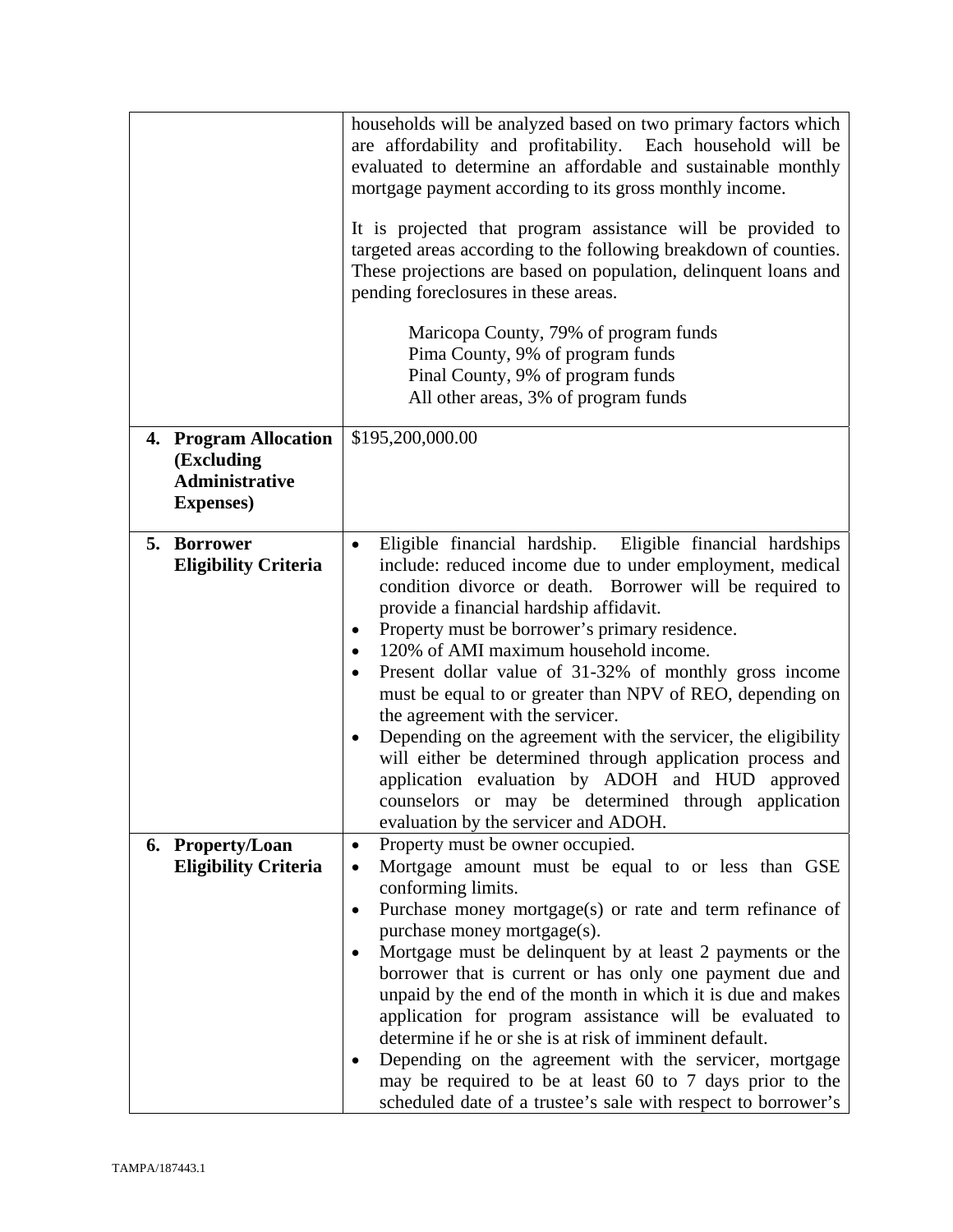|                   | residence.                                                            |  |
|-------------------|-----------------------------------------------------------------------|--|
|                   | Single family dwelling (1 to 4 units).<br>$\bullet$                   |  |
| 7. Program        | Refinance cash out mortgages.<br>$\bullet$                            |  |
| <b>Exclusions</b> | Cash out second mortgages and home equity lines of credit.<br>٠       |  |
|                   | Current mortgage payment is equal to or less than 31% of<br>$\bullet$ |  |
|                   | borrower's monthly gross income.                                      |  |
|                   | Properties that have been used for a cash-out refinance.              |  |
| 8. Structure of   | Depending on the agreement with the servicer, the structure of        |  |
| <b>Assistance</b> | assistance may be provided in one of two ways:                        |  |
|                   |                                                                       |  |
|                   | The Permanent Modifications Component may provide                     |  |
|                   | up-front, forgivable loan to eligible borrowers for up to             |  |
|                   | \$50,000 depending upon individual circumstances. Notes               |  |
|                   | evidencing these loans will be for a term of five (5) years           |  |
|                   | in favor of the Eligible Entity. A forgiveness clause will            |  |
|                   | extinguish the loan amount at the end of five years                   |  |
|                   | provided the consumer has satisfied all terms of the loan.            |  |
|                   | The terms of these loans would be zero interest, zero                 |  |
|                   | payment and the property would be required to remain                  |  |
|                   | owner occupied for the duration of the loan.<br>The                   |  |
|                   | assistance loan would be considered satisfied upon                    |  |
|                   | expiration of 5 year term and AHFPFC would release the                |  |
|                   | lien connected with the note. These loans would be                    |  |
|                   | utilized to reduce a portion of the principal on the first            |  |
|                   | mortgage loan, the amount of which would be required to               |  |
|                   | be matched by the primary lender/servicer. During the                 |  |
|                   | term of the assistance loan it would be "due on sale" if              |  |
|                   | the home has increased in equity. If the home has not                 |  |
|                   | increased in equity to the degree necessary to repay the              |  |
|                   | note, all or a portion of the note may be forgiven as not to          |  |
|                   | create additional hardships on the borrower/seller at the             |  |
|                   | time of closing. Any loan proceeds that are returned to               |  |
|                   | the Program would be reutilized to assist additional                  |  |
|                   | homeowners. All funds recycled into the program will be               |  |
|                   |                                                                       |  |
|                   | returned to Treasury after 12/31/2017.                                |  |
|                   | Assistance of up to \$50,000 may be provided in equal                 |  |
|                   | installments over a three year period, at months 13, 25               |  |
|                   | and 37, provided the homeowner continues to make                      |  |
|                   | current mortgage payments. This structure will not                    |  |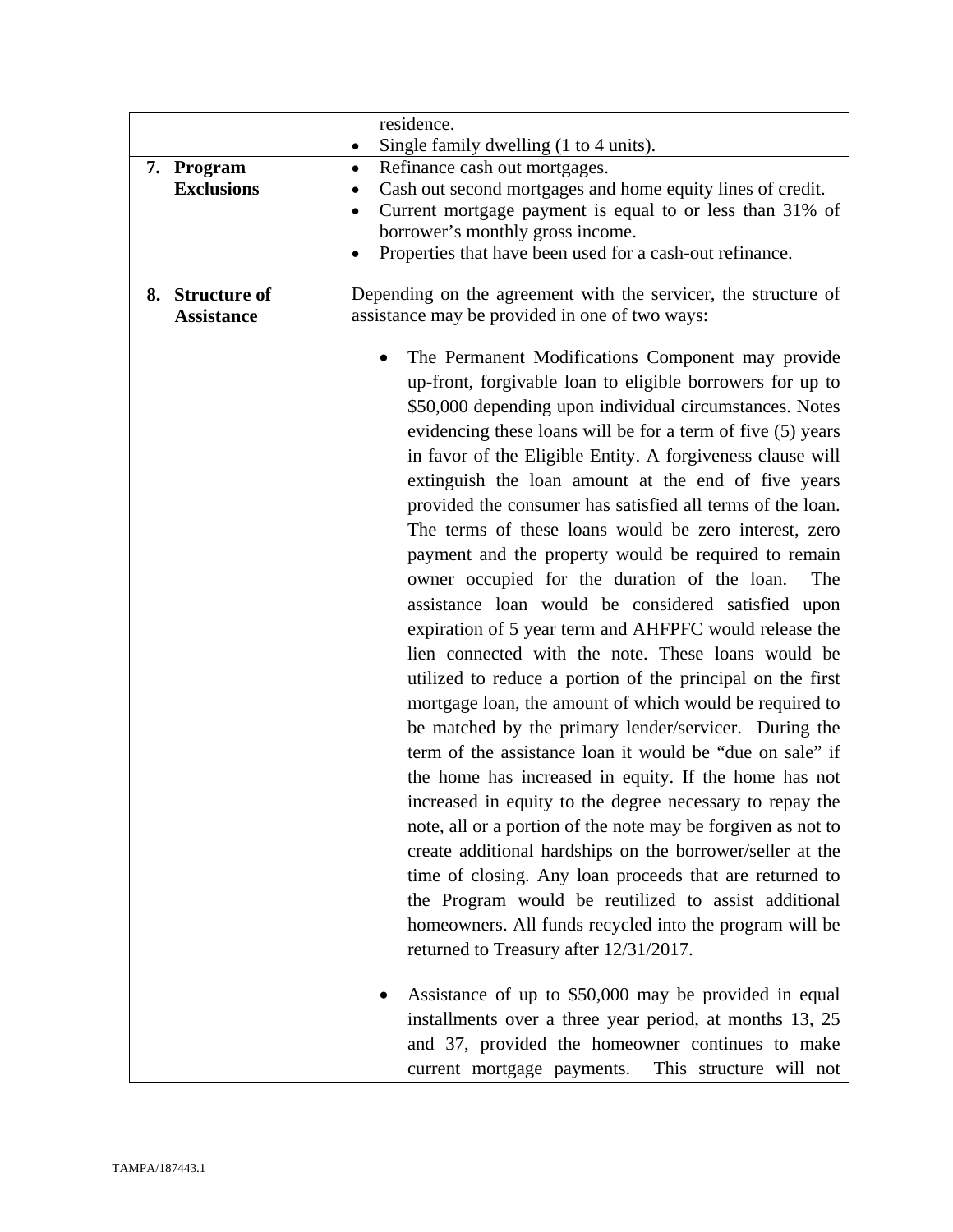|                                                                                                  | require a loan in favor of the Eligible Entity.                                                                                                                                                                                                                                                                                                                                                                                                                                                                                                                                                             |
|--------------------------------------------------------------------------------------------------|-------------------------------------------------------------------------------------------------------------------------------------------------------------------------------------------------------------------------------------------------------------------------------------------------------------------------------------------------------------------------------------------------------------------------------------------------------------------------------------------------------------------------------------------------------------------------------------------------------------|
| 9. Per Household                                                                                 | \$50,000 is the Maximum Amount of Assistance.                                                                                                                                                                                                                                                                                                                                                                                                                                                                                                                                                               |
| <b>Assistance</b>                                                                                | \$30,000 is the Estimated Median Amount of Assistance.                                                                                                                                                                                                                                                                                                                                                                                                                                                                                                                                                      |
| 10. Duration of                                                                                  | Permanent modification assistance will be disbursed in full at the                                                                                                                                                                                                                                                                                                                                                                                                                                                                                                                                          |
| <b>Assistance</b>                                                                                | initial completion of the modification agreement.                                                                                                                                                                                                                                                                                                                                                                                                                                                                                                                                                           |
| <b>11. Estimated Number</b>                                                                      | It is anticipated that the Permanent Modification Component will                                                                                                                                                                                                                                                                                                                                                                                                                                                                                                                                            |
| of Participating                                                                                 | assist a minimum of 4,336 households in avoiding imminent                                                                                                                                                                                                                                                                                                                                                                                                                                                                                                                                                   |
| <b>Households</b>                                                                                | Based upon the median or estimated average<br>foreclosures.                                                                                                                                                                                                                                                                                                                                                                                                                                                                                                                                                 |
|                                                                                                  | amount of assistance we could assist as many as 7,227<br>households.                                                                                                                                                                                                                                                                                                                                                                                                                                                                                                                                        |
| 12. Program<br><b>Inception/Duration</b>                                                         | It is expected that the program will be available in a controlled<br>rollout environment 3 weeks from Treasury's approval of the<br>program. The complete rollout of the program will occur<br>approximately 4 weeks later, after the satisfactory assessment<br>and adjustments as determined necessary in the controlled<br>rollout.                                                                                                                                                                                                                                                                      |
|                                                                                                  | It is projected that assistance will be expended over a three year<br>period of time. However, repayment of assistance may extend<br>this time frame one or two additional years.                                                                                                                                                                                                                                                                                                                                                                                                                           |
| 13. Program<br><b>Interactions with</b><br><b>Other Programs</b><br>(e.g. other HFA<br>programs) | N/A                                                                                                                                                                                                                                                                                                                                                                                                                                                                                                                                                                                                         |
| 14. Program<br><b>Interactions with</b><br><b>HAMP</b>                                           | AHFPFC's program may interact with aspects of the Making<br>Home Affordable Program (MHA) as AHFPFC tries to leverage<br>the resources provided by the MHA programs to expand the pool<br>of borrowers that are eligible for HAMP or other MHA options.<br>In some cases, the assistance the AHFPFC provides under HHF<br>can supplement and extend assistance provided through MHA.<br>To maximize the effectiveness of our foreclosure mitigation<br>efforts, servicers should use reasonable efforts to ensure that<br>TARP funds are used efficiently and that HHF programs<br>complement MHA programs. |
| 15. Program Leverage<br>with Other<br><b>Financial Resources</b>                                 | order to leverage the funds, ADOH requires the<br>In<br>lender/servicer to match any principal reduction provided<br>through the Permanent Modification Component. It is expected<br>that this match will be no less than one to one. In the event the<br>match is less than one to one then the structure of assistance will<br>be in the form of a loan as described in the first bullet under                                                                                                                                                                                                            |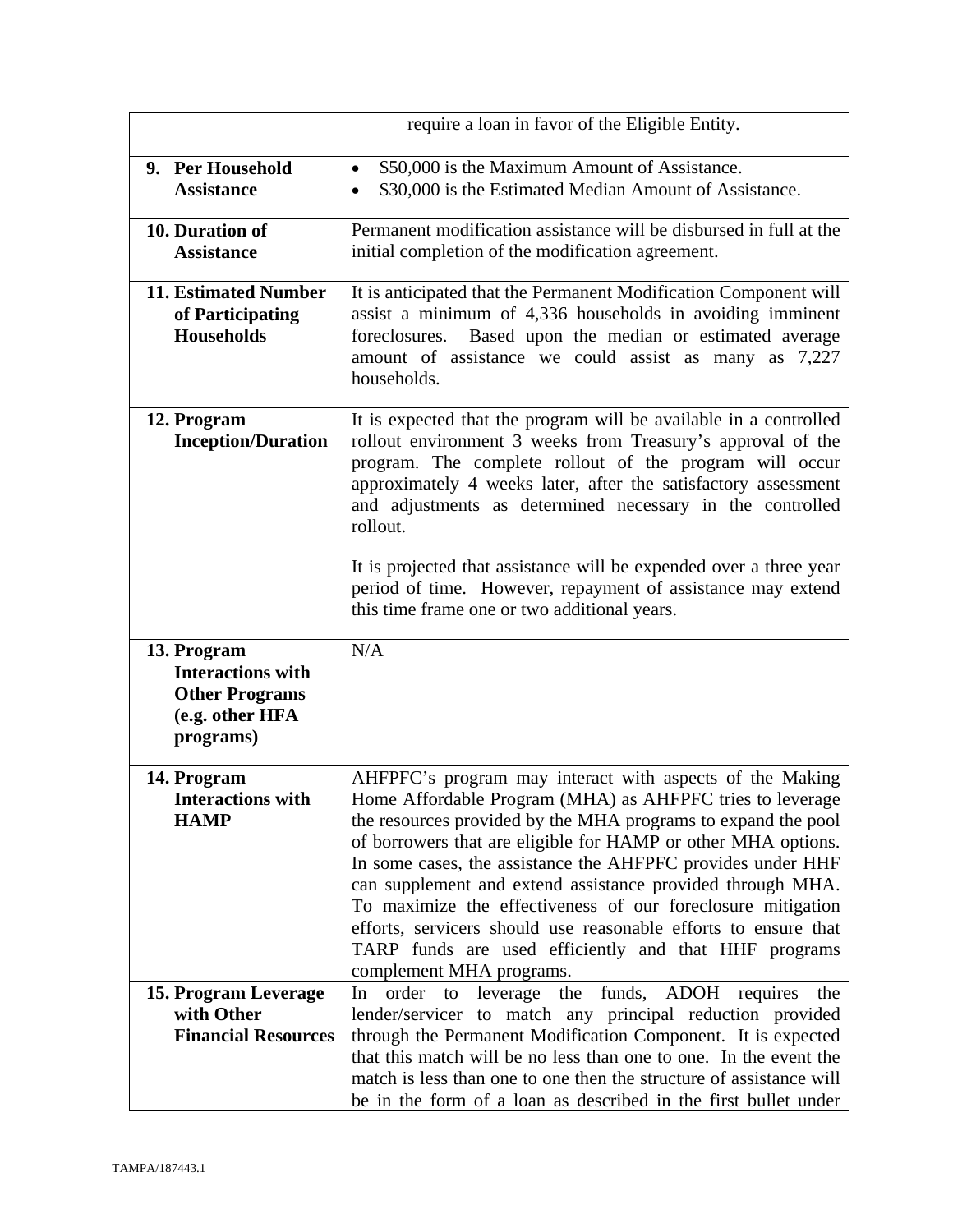|                                              | section 8 above. In some instances the lender/servicer will need<br>to contribute a larger amount based upon the affordability/<br>profitability assessment of the transaction and the Permanent<br>Modification Component maximum assistance per household.<br>Lender match amounts up to and equal to the amount of program<br>funds for any homeowner shall be credited at the time of closing<br>of the modification. Lender match amounts greater than the<br>amount of program funds may be credited after closing<br>according to a schedule satisfactory to ADOH. |
|----------------------------------------------|---------------------------------------------------------------------------------------------------------------------------------------------------------------------------------------------------------------------------------------------------------------------------------------------------------------------------------------------------------------------------------------------------------------------------------------------------------------------------------------------------------------------------------------------------------------------------|
| 16. Qualify as an<br>Unemployment<br>Program | N/A                                                                                                                                                                                                                                                                                                                                                                                                                                                                                                                                                                       |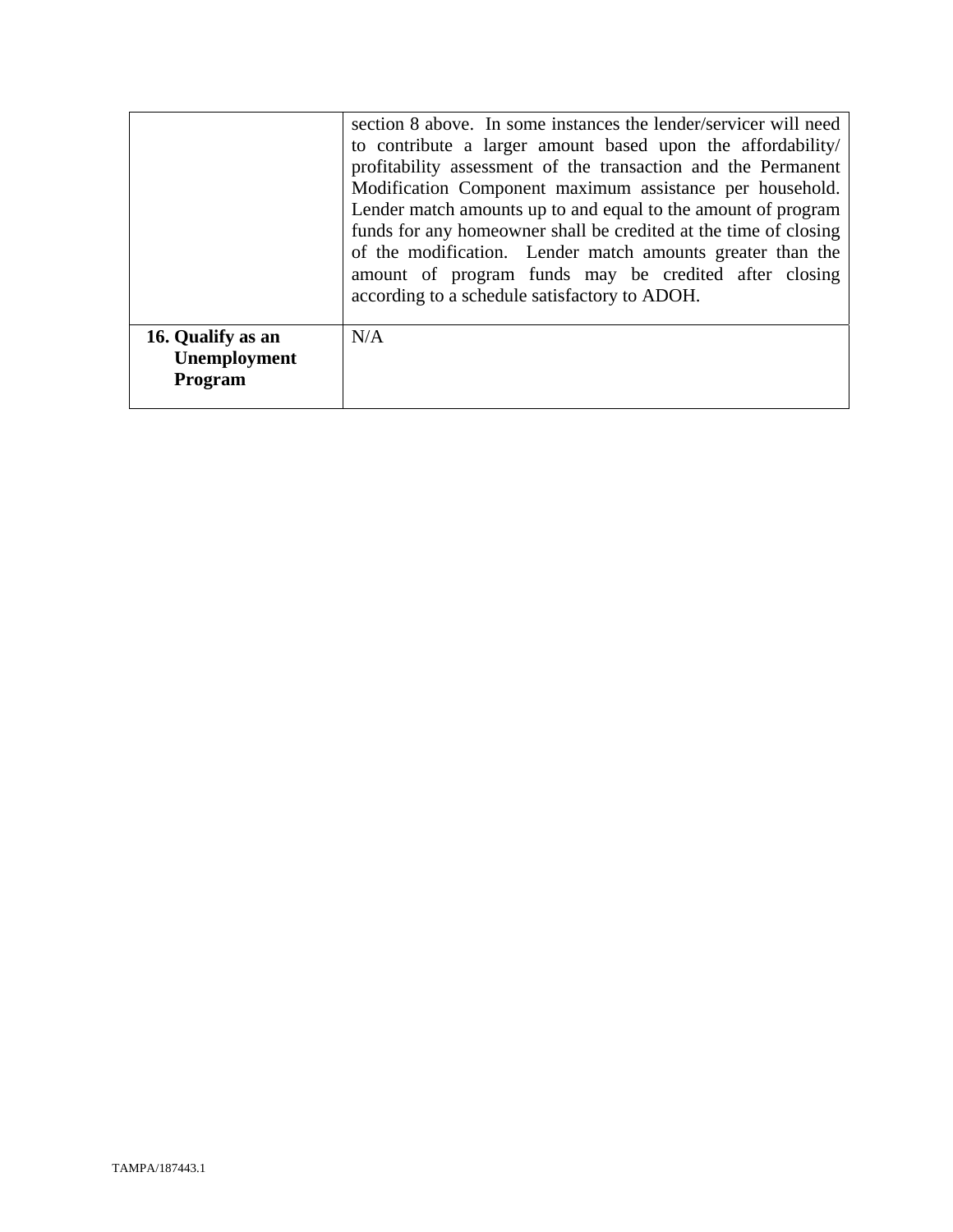#### **SAVEMYHOMEAZ Second Mortgage Assistance Component Summary Guidelines**

| 1. Program Overview                                                               | Under the Second Mortgage Assistance Component, assistance<br>of up to \$5,000 will be provided to remove second mortgages if<br>necessary to modify the terms of primary loans. This amount<br>may also be available to borrowers where the second mortgage<br>itself is burdensome.                                                                                                                                                                                      |  |
|-----------------------------------------------------------------------------------|----------------------------------------------------------------------------------------------------------------------------------------------------------------------------------------------------------------------------------------------------------------------------------------------------------------------------------------------------------------------------------------------------------------------------------------------------------------------------|--|
| 2. Program Goals                                                                  | The goals of the Second Mortgage Assistance Component is to<br>help homeowners avoid foreclosure by eliminating a second<br>mortgage if necessary to modify the terms of the primary loan,<br>and to reduce the likelihood that a borrower will re-default under<br>its primary loan as a result of the burden of a second mortgage.                                                                                                                                       |  |
| 3. Target<br><b>Population/Areas</b>                                              | The targeted populations are households whose income does not<br>exceed 120% AMI and that exhibit a commitment to retaining<br>their home and can demonstrate an ability to maintain a financial<br>obligation for the home.<br>It is projected that program assistance will be provided to<br>targeted areas according to the following breakdown of counties.<br>These projections are based on population, delinquent loans and<br>pending foreclosures in these areas. |  |
|                                                                                   | Maricopa County, 75% of program funds<br>Pima County, 8% of program funds<br>Pinal County, 9% of program funds<br>All other areas, 8% of program funds                                                                                                                                                                                                                                                                                                                     |  |
| 4. Program Allocation<br>(Excluding<br><b>Administrative</b><br><b>Expenses</b> ) | \$7,500,000.00                                                                                                                                                                                                                                                                                                                                                                                                                                                             |  |
| 5. Borrower<br><b>Eligibility Criteria</b>                                        | Eligible financial hardship.<br>Eligible financial hardships<br>include: reduced income due to under employment, medical<br>condition divorce or death. Borrower will be required to<br>provide a financial hardship affidavit.<br>Property must be borrower's primary residence (single<br>family unit).<br>120% of AMI maximum household income.<br>Present dollar value of 31% of monthly gross income must<br>be equal to or greater than NPV of REO.                  |  |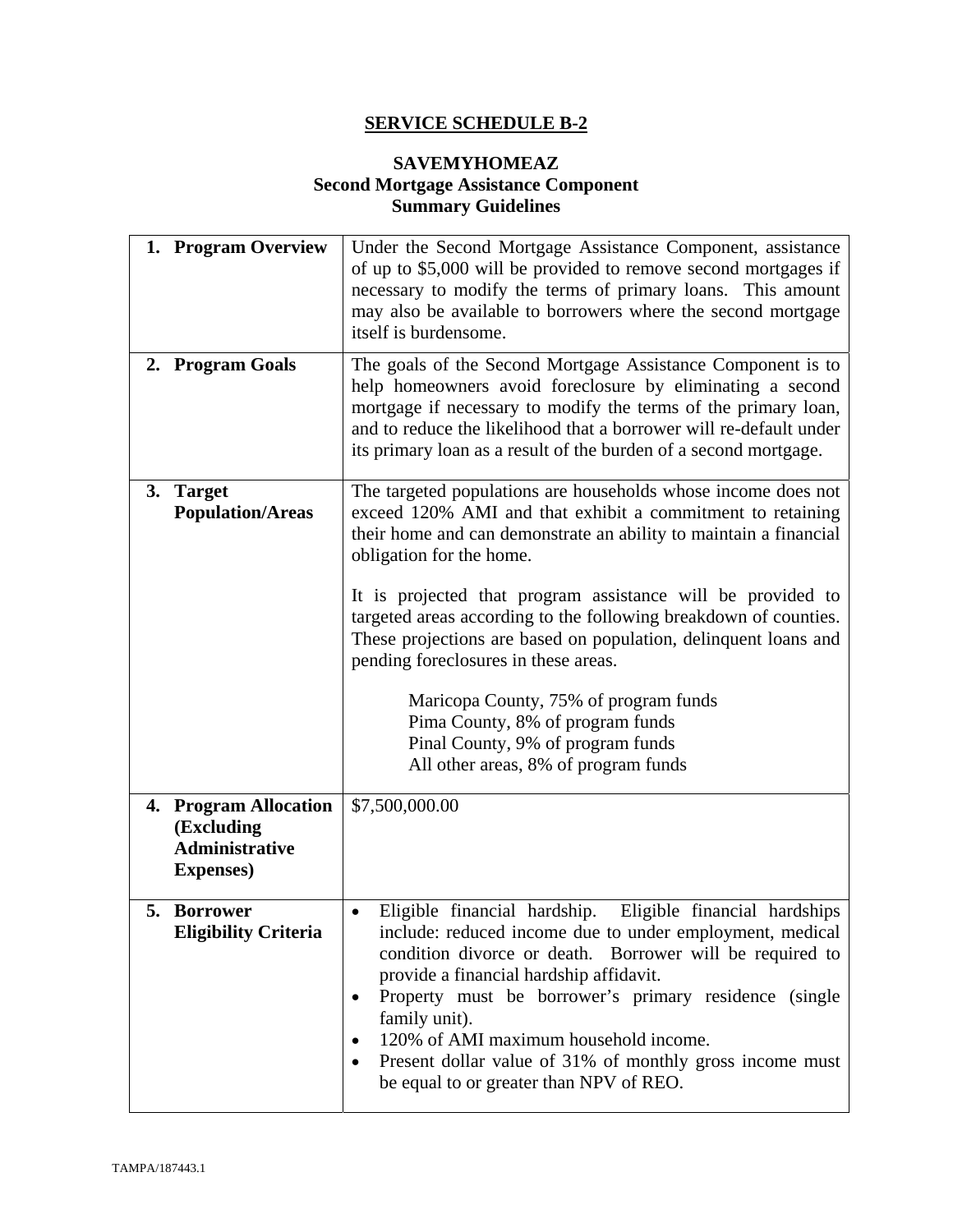| 6. Property/Loan<br><b>Eligibility Criteria</b> | Property must be owner occupied.<br>$\bullet$<br>Mortgage amount must be equal to or less than GSE<br>$\bullet$<br>conforming limits.<br>Purchase money mortgage(s) or rate and term refinances.<br>$\bullet$<br>Mortgage must be delinquent by at least 2 payments or the<br>$\bullet$<br>borrower that is current or has only one payment due and<br>unpaid by the end of the month in which it is due and makes                                                                                                                                                                                                                                                                                                                                                                                                                                                                                                                                                                                                                                                                                                                                                                                                                                                                                                                                                                                                                                                               |  |
|-------------------------------------------------|----------------------------------------------------------------------------------------------------------------------------------------------------------------------------------------------------------------------------------------------------------------------------------------------------------------------------------------------------------------------------------------------------------------------------------------------------------------------------------------------------------------------------------------------------------------------------------------------------------------------------------------------------------------------------------------------------------------------------------------------------------------------------------------------------------------------------------------------------------------------------------------------------------------------------------------------------------------------------------------------------------------------------------------------------------------------------------------------------------------------------------------------------------------------------------------------------------------------------------------------------------------------------------------------------------------------------------------------------------------------------------------------------------------------------------------------------------------------------------|--|
|                                                 | application for program assistance will be evaluated to<br>determine if he or she is at risk of imminent default.<br>At least 60 days prior to the scheduled date of a trustee's sale<br>٠<br>with respect to borrower's residence.<br>Single family dwelling (1 to 4 units)<br>$\bullet$                                                                                                                                                                                                                                                                                                                                                                                                                                                                                                                                                                                                                                                                                                                                                                                                                                                                                                                                                                                                                                                                                                                                                                                        |  |
| 7. Program<br><b>Exclusions</b>                 | Refinance cash out mortgages.<br>$\bullet$<br>Cash out second mortgages and home equity lines of credit<br>$\bullet$<br>Current mortgage payment is equal to or less than 31% of<br>$\bullet$<br>borrower's monthly gross income.                                                                                                                                                                                                                                                                                                                                                                                                                                                                                                                                                                                                                                                                                                                                                                                                                                                                                                                                                                                                                                                                                                                                                                                                                                                |  |
| 8. Structure of<br><b>Assistance</b>            | The Second Mortgage Assistance Component will provide up-<br>front, forgivable, second position loans to eligible borrowers<br>depending upon individual circumstances. Notes on the<br>forgivable second loans will be for a term of five (5) years in<br>favor of the Eligible Entity. A forgiveness clause will extinguish<br>the loan amount at the end of five years provided the consumer<br>has satisfied all terms of the loan. The terms of the loan are zero<br>interest, zero payment and the property must remain owner<br>occupied for the duration of the loan. The assistance loan will be<br>considered satisfied upon expiration of 5 year term and ADOH<br>will release the second lien connected with the note. These loans<br>will be utilized to reduce a portion of the principal on the<br>existing second mortgage and the remaining balance will be<br>extinguished by the lender/servicer. During the term of the<br>assistance loan it will be "due on sale" if the home has increased<br>in equity. If the home has not increased in equity to the degree<br>necessary to repay the note, all or a portion of the note may be<br>forgiven<br>not to create additional<br>hardships<br>on the<br>as<br>borrower/seller at the time of closing. Any loan proceeds that are<br>returned to the Program would be reutilized to assist additional<br>All funds recycled into the program will be<br>homeowners.<br>returned to Treasury after 12/31/2017. |  |
| 9. Per Household<br><b>Assistance</b>           | Second<br>\$5,000<br>Maximum<br>of<br>Mortgage<br>Settlement<br>$\bullet$<br>Assistance.<br>\$4,000 is the Estimated Median Amount of Assistance.<br>$\bullet$                                                                                                                                                                                                                                                                                                                                                                                                                                                                                                                                                                                                                                                                                                                                                                                                                                                                                                                                                                                                                                                                                                                                                                                                                                                                                                                   |  |
| 10. Duration of<br><b>Assistance</b>            | Second mortgage settlement will be disbursed in full at the initial<br>completion of the modification agreement.                                                                                                                                                                                                                                                                                                                                                                                                                                                                                                                                                                                                                                                                                                                                                                                                                                                                                                                                                                                                                                                                                                                                                                                                                                                                                                                                                                 |  |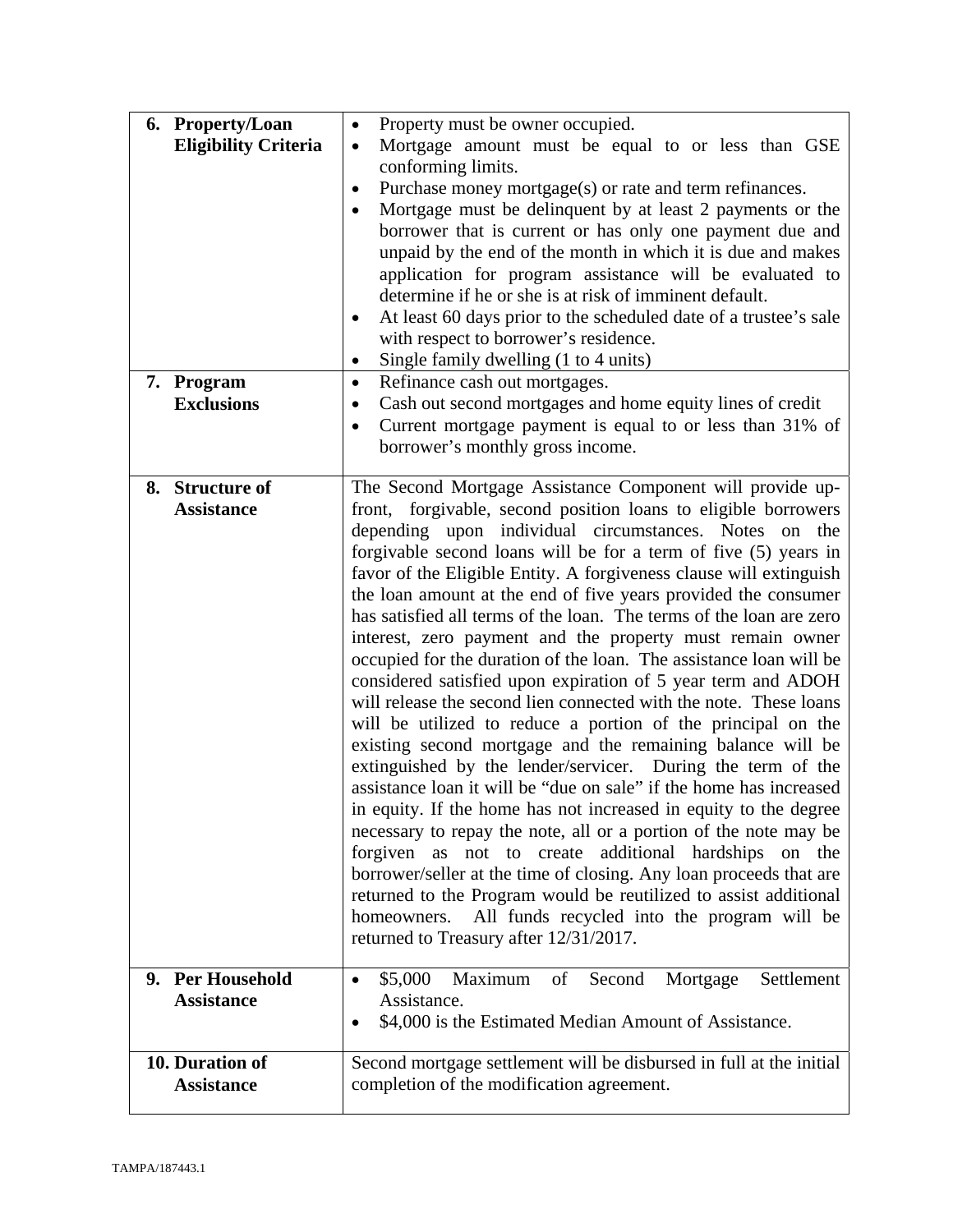| <b>11. Estimated Number</b><br>of Participating<br><b>Households</b><br>12. Program<br><b>Inception/Duration</b> | It is anticipated that the Second Mortgage Assistance Component<br>will assist a minimum of 1,500 households in avoiding imminent<br>foreclosures. Based upon median or estimated average amount<br>of assistance ADOH could assist as many as 1,875 households.<br>It is expected that the program will be available in a controlled<br>rollout environment 3 weeks from Treasury's approval of the<br>program. The complete rollout of the program will occur<br>approximately 4 weeks later, after the satisfactory assessment<br>and adjustments as determined necessary in the controlled              |
|------------------------------------------------------------------------------------------------------------------|-------------------------------------------------------------------------------------------------------------------------------------------------------------------------------------------------------------------------------------------------------------------------------------------------------------------------------------------------------------------------------------------------------------------------------------------------------------------------------------------------------------------------------------------------------------------------------------------------------------|
|                                                                                                                  | rollout.<br>It is projected that assistance will be expended over a three year<br>period of time. However, repayment of assistance may extend<br>this time frame one or two additional years.                                                                                                                                                                                                                                                                                                                                                                                                               |
| 13. Program<br><b>Interactions with</b><br><b>Other Programs</b><br>(e.g. other HFA<br>programs)                 | N/A                                                                                                                                                                                                                                                                                                                                                                                                                                                                                                                                                                                                         |
| 14. Program<br><b>Interactions with</b><br><b>HAMP</b>                                                           | AHFPFC's program may interact with aspects of the Making<br>Home Affordable Program (MHA) as AHFPFC tries to leverage<br>the resources provided by the MHA programs to expand the pool<br>of borrowers that are eligible for HAMP or other MHA options.<br>In some cases, the assistance the AHFPFC provides under HHF<br>can supplement and extend assistance provided through MHA.<br>To maximize the effectiveness of our foreclosure mitigation<br>efforts, servicers should use reasonable efforts to ensure that<br>TARP funds are used efficiently and that HHF programs<br>complement MHA programs. |
| 15. Program Leverage<br>with Other<br><b>Financial Resources</b>                                                 | leverage the funds, ADOH requires the<br>order to<br>In<br>lender/servicer to match any principal reduction provided<br>through the Second Mortgage Assistance Component.<br>It is<br>expected that this match will be no less than seven to one.<br>Lender match amounts up to and equal to the amount of program<br>funds for any homeowner shall be credited at the time of closing<br>of the modification. Lender match amounts greater than the<br>amount of program funds may be credited after closing<br>according to a schedule satisfactory to ADOH.                                              |
| 16. Qualify as an<br>Unemployment<br>Program                                                                     | N/A                                                                                                                                                                                                                                                                                                                                                                                                                                                                                                                                                                                                         |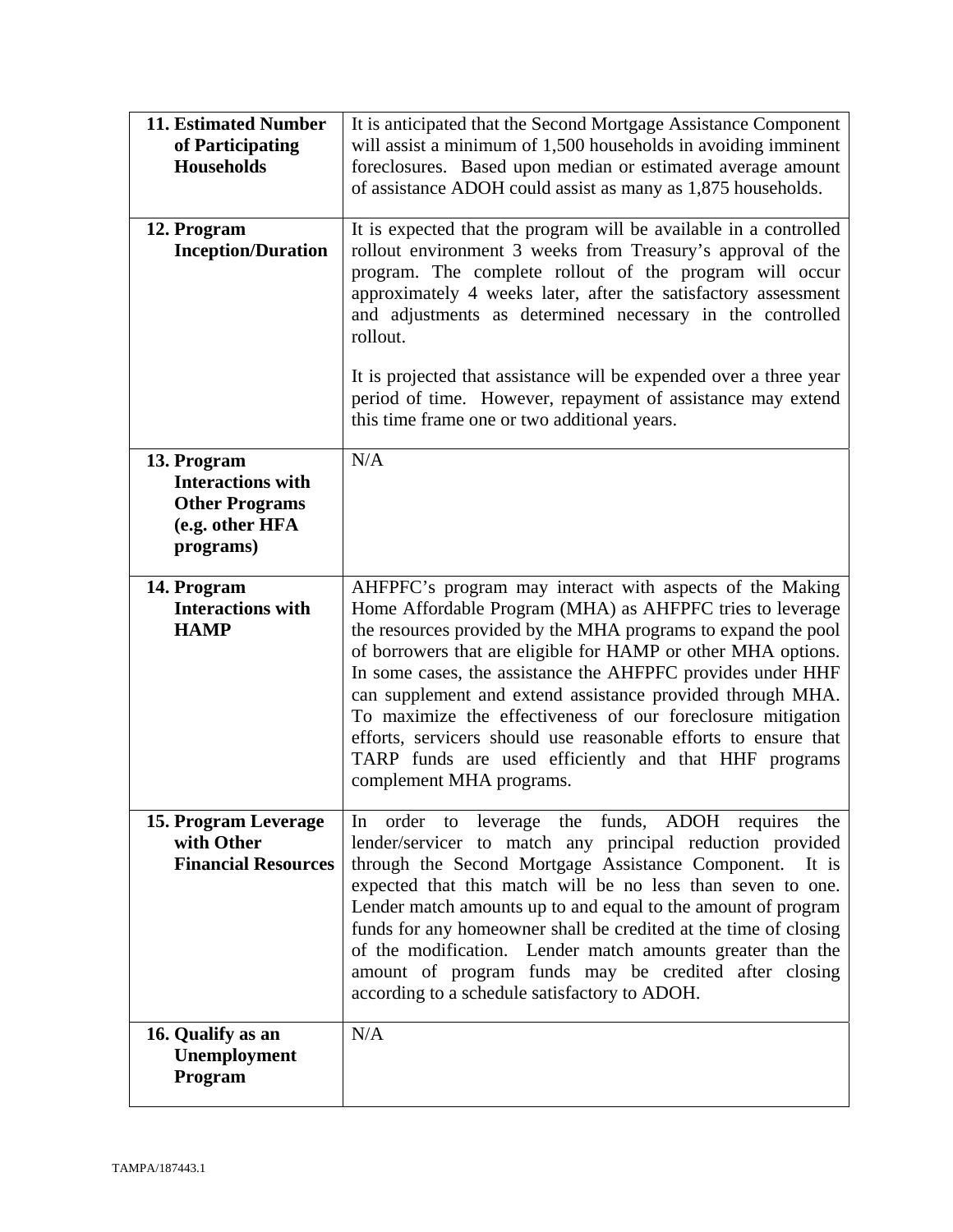#### **SAVEMYHOMEAZ**

## **Unemployment/Underemployment Mortgage Assistance Component Summary Guidelines**

| 1. Program Overview | The unemployment/underemployment mortgage assistance<br>component will provide mortgage relief for qualified<br>unemployed and underemployed borrowers.                                                                                                                                                                                                                                                                                                                                                                                                                                                                                                                                                                                                                                                                                                                                      |
|---------------------|----------------------------------------------------------------------------------------------------------------------------------------------------------------------------------------------------------------------------------------------------------------------------------------------------------------------------------------------------------------------------------------------------------------------------------------------------------------------------------------------------------------------------------------------------------------------------------------------------------------------------------------------------------------------------------------------------------------------------------------------------------------------------------------------------------------------------------------------------------------------------------------------|
|                     | AHFPFC is responsible for screening borrowers to determine<br>program eligibility and notifying servicers that it intends to<br>provide assistance to a borrower.                                                                                                                                                                                                                                                                                                                                                                                                                                                                                                                                                                                                                                                                                                                            |
|                     | Servicers may refer potentially eligible borrowers to AHFPFC<br>with prior written approval.                                                                                                                                                                                                                                                                                                                                                                                                                                                                                                                                                                                                                                                                                                                                                                                                 |
|                     | If determined by AHFPFC that an eligible borrower has or had<br>a hardship of unemployment or underemployment that has<br>caused delinquency in the mortgage AHFPFC may, on behalf<br>of that eligible borrower, bring the first mortgage current by<br>curing all past due payments, accrued interest and legal fees.<br>AHFPFC will also request that late fees and NSF fees be<br>waived, but that will not be a requirement. Additional benefits<br>may consist of making a full monthly $1st$ mortgage payment to<br>the servicer until the applicable program cap is reached or the<br>borrower becomes sufficiently employed and is able to sustain<br>the payment at 31% of gross monthly income. The borrower<br>will be required to pay a portion of the mortgage payment to<br>AFHPFC in the amount of 31% of household monthly gross<br>income, excluding unemployment benefits. |
|                     | AHFPFC may, on behalf of an eligible borrower, attempt to<br>extinguish the $2nd$ mortgage through our Second Mortgage<br>Settlement component.                                                                                                                                                                                                                                                                                                                                                                                                                                                                                                                                                                                                                                                                                                                                              |
|                     | AHFPFC will be responsible for ongoing monitoring of<br>borrowers to ensure continued eligibility if receiving monthly<br>assistance.                                                                                                                                                                                                                                                                                                                                                                                                                                                                                                                                                                                                                                                                                                                                                        |
| 2. Program Goals    | This program will provide assistance for a set period of time<br>and/or maximum dollar amount so a qualified borrower can<br>search for adequate work or obtain job training without fear of<br>losing their home. The purpose of the program is to assist<br>borrowers until they can obtain sufficient income to resume<br>scheduled mortgage payments, or qualify for a modified<br>mortgage payment.                                                                                                                                                                                                                                                                                                                                                                                                                                                                                     |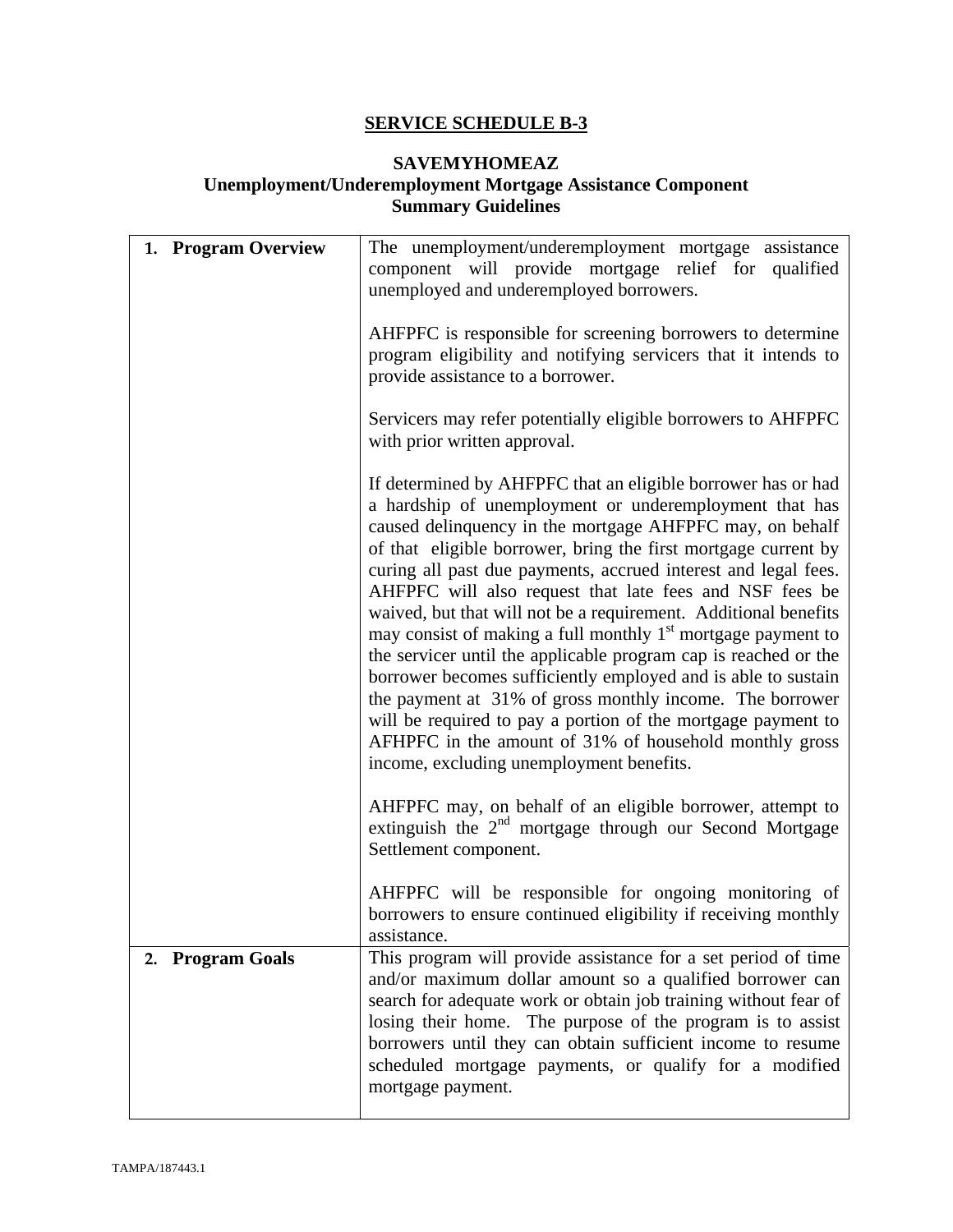|    |                                                                                   | Sustain the unemployed/underemployed borrower's<br>$\bullet$<br>monthly mortgage payment until they can or the<br>maximum assistance has been provided<br>Maintain the borrower's contribution towards their<br>$\bullet$<br>monthly mortgage payment at 31% of their current<br>gross monthly income for the duration of the assistance<br>excluding unemployment benefits.                                                                                                                                                                                                                                                                                                                                                                                                                                                                                                                                                                                                                                                                                                                                                                                                                                                            |
|----|-----------------------------------------------------------------------------------|-----------------------------------------------------------------------------------------------------------------------------------------------------------------------------------------------------------------------------------------------------------------------------------------------------------------------------------------------------------------------------------------------------------------------------------------------------------------------------------------------------------------------------------------------------------------------------------------------------------------------------------------------------------------------------------------------------------------------------------------------------------------------------------------------------------------------------------------------------------------------------------------------------------------------------------------------------------------------------------------------------------------------------------------------------------------------------------------------------------------------------------------------------------------------------------------------------------------------------------------|
| 3. | <b>Target</b><br><b>Population/Area</b>                                           | The target population includes eligible homeowners whose<br>hardship is caused by unemployment or underemployment.                                                                                                                                                                                                                                                                                                                                                                                                                                                                                                                                                                                                                                                                                                                                                                                                                                                                                                                                                                                                                                                                                                                      |
|    | 4. Program Allocation<br>(Excluding<br><b>Administrative</b><br><b>Expenses</b> ) | \$36,000,000.00                                                                                                                                                                                                                                                                                                                                                                                                                                                                                                                                                                                                                                                                                                                                                                                                                                                                                                                                                                                                                                                                                                                                                                                                                         |
| 5. | <b>Borrower Eligibility</b><br>Criteria                                           | If the eligible borrower is unemployed, the borrower<br>$\bullet$<br>must provide proof they applied for unemployment<br>benefits and was approved or denied (UB107, UB100,<br>Claim status report).<br>If the eligible borrower is underemployed, the<br>$\bullet$<br>borrower must provide documentation of a significant<br>reduction of income due to circumstances outside of<br>their control resulting in a housing payment greater<br>than 31% of their monthly gross income<br>One or more of the responsible borrowers must be<br>$\bullet$<br>unemployed/underemployed.<br>Borrowers must participate in quarterly face-to-face<br>$\bullet$<br>continued eligibility validation.<br>Eligibility requirements for stand alone reinstatement<br>assistance, without continuing monthly assistance, is as<br>follows:<br>1. Borrower must demonstrate the hardship caused by<br>unemployment or underemployment has passed.<br>For example, one of the borrowers was<br>unemployed and now the same borrower is<br>employed eliminating the hardship.<br>2. There must be a correlation between the qualified<br>hardship and the delinquency in the mortgage<br>payments.<br>3. Borrowers must demonstrate that they now have |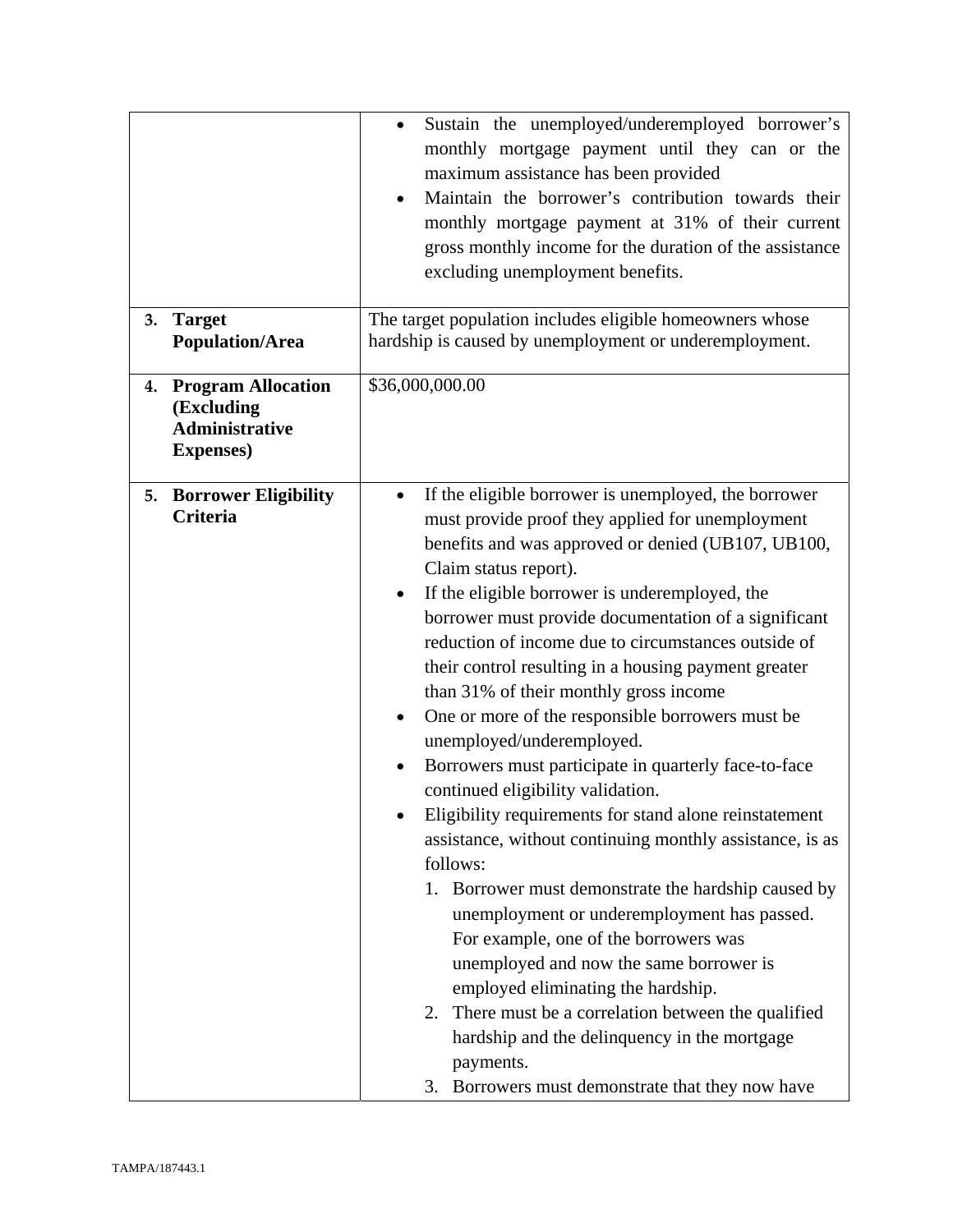|                                 | the ability to afford the contractual payments.                                                                                                                                              |
|---------------------------------|----------------------------------------------------------------------------------------------------------------------------------------------------------------------------------------------|
|                                 | Affordability is defined as the payment being at or                                                                                                                                          |
|                                 | under 31% of documented gross income.                                                                                                                                                        |
|                                 | 4. Borrowers must have a satisfactory payment                                                                                                                                                |
|                                 | history prior to the qualified hardship with no more                                                                                                                                         |
|                                 | than 2 payments 30 days or more late in the                                                                                                                                                  |
|                                 | preceding 12 months of the qualified hardship.                                                                                                                                               |
|                                 | Borrower must occupy the subject property as their                                                                                                                                           |
|                                 | primary residence.                                                                                                                                                                           |
|                                 |                                                                                                                                                                                              |
|                                 | All borrowers must sign a hardship affidavit and felony                                                                                                                                      |
|                                 | certification.                                                                                                                                                                               |
|                                 | 120% of AMI maximum household income.                                                                                                                                                        |
| <b>Property/Loan</b><br>6.      | Unpaid principal balance equal to or less than GSE<br>$\bullet$                                                                                                                              |
| <b>Eligibility Criteria</b>     | loan limits                                                                                                                                                                                  |
|                                 | Property must be owner-occupied                                                                                                                                                              |
|                                 | Mortgage(s) must be delinquent 2 payments or the<br>$\bullet$                                                                                                                                |
|                                 | borrower that is current or has only one payment due                                                                                                                                         |
|                                 | and unpaid by the end of the month in which it is due                                                                                                                                        |
|                                 | and makes application for program assistance will be                                                                                                                                         |
|                                 | evaluated to determine if he or she is at risk of                                                                                                                                            |
|                                 | imminent default.                                                                                                                                                                            |
|                                 | Program payments must go toward a first mortgage                                                                                                                                             |
|                                 | Mortgage(s) must be purchase money or refinanced (no                                                                                                                                         |
|                                 | cash out mortgage)                                                                                                                                                                           |
|                                 | Single family dwelling (1 to 4 units)                                                                                                                                                        |
| <b>Program Exclusions</b><br>7. | The Servicer is not required to accept mortgage<br>$\bullet$<br>assistance payment if a notice of trustee/sheriff sale has<br>been recorded depending on the agreement with the<br>servicer. |
|                                 | Mortgages that are in foreclosure depending on the                                                                                                                                           |
|                                 | agreement with the servicer                                                                                                                                                                  |
|                                 | Eligible Unemployed/Underemployed Borrower(s)                                                                                                                                                |
|                                 | whose current $1st$ mortgage PITI payment is greater                                                                                                                                         |
|                                 | than the program maximum of \$2,000 or the program                                                                                                                                           |
|                                 | maximum plus the Borrower(s) 31% contribution of                                                                                                                                             |
|                                 | monthly gross income excluding unemployment<br>benefits                                                                                                                                      |
|                                 | Properties with a filed Notice of Trustee's Sale                                                                                                                                             |
|                                 | depending on the agreement with the servicer                                                                                                                                                 |
|                                 | Properties that have been used for a cash-out refinance                                                                                                                                      |
|                                 |                                                                                                                                                                                              |
| <b>Structure of</b><br>8.       | AHFPFC will execute and record a non-recourse, non-interest                                                                                                                                  |
|                                 | bearing forgivable note of no more than 5 years in duration,                                                                                                                                 |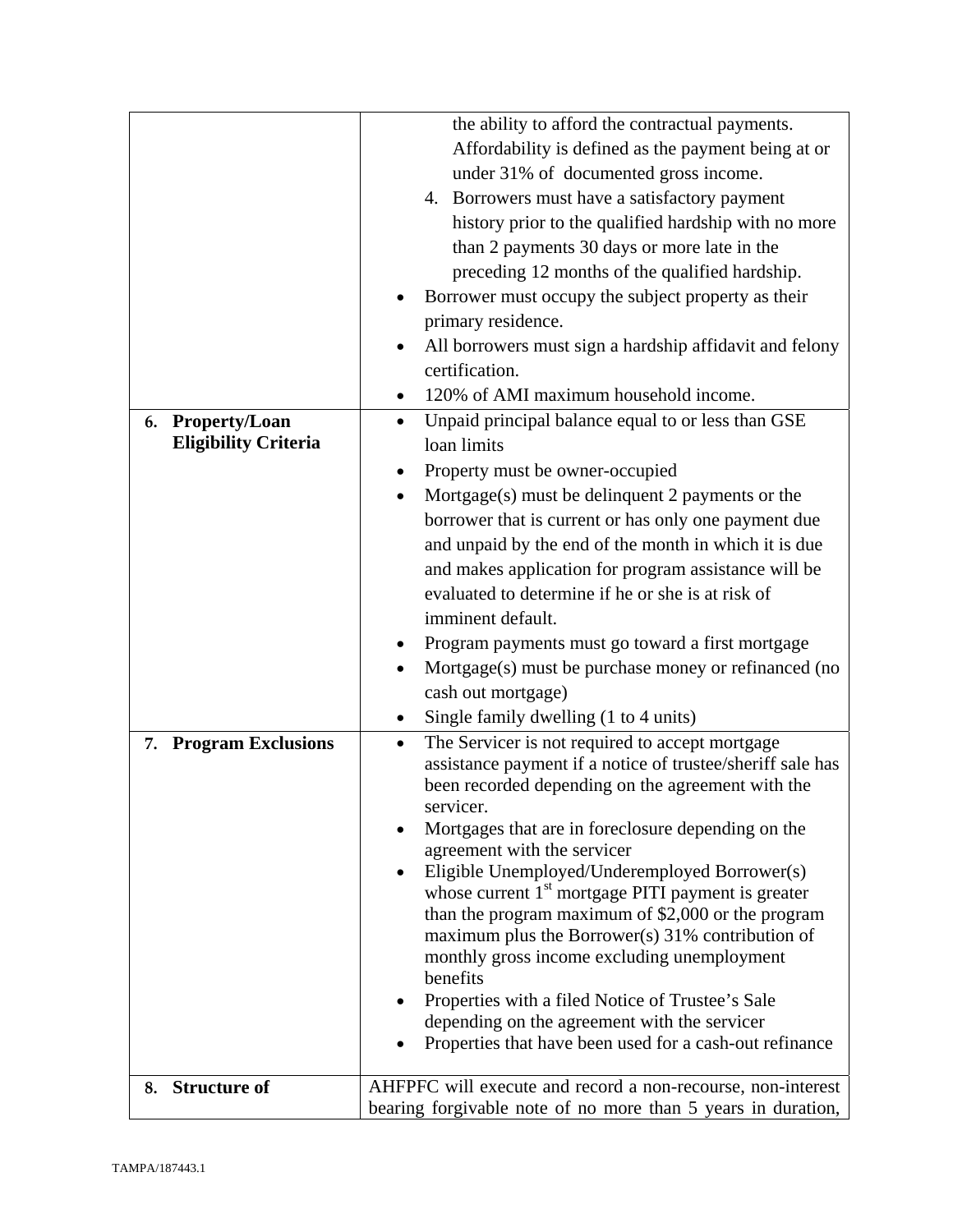| <b>Assistance</b>                                                                     | secured by a junior lien on the property. The note amount will<br>be forgiven at the completion of the loan term. If the borrower<br>refinances or sells the property within the forgivable period,<br>payment will be required if there is sufficient equity to repay.<br>All funds recycled into the program will be returned to the<br>Treasury after 12/31/2017. |
|---------------------------------------------------------------------------------------|----------------------------------------------------------------------------------------------------------------------------------------------------------------------------------------------------------------------------------------------------------------------------------------------------------------------------------------------------------------------|
| 9. Per Household<br><b>Assistance</b>                                                 | Servicers have no responsibility for monitoring individual<br>program participation and are not required to refund payments<br>received that exceed individual program caps.                                                                                                                                                                                         |
|                                                                                       | Maximum monthly assistance of \$2,000.00<br>Maximum number of past due mortgage payments to<br>$\bullet$<br>be rescued is 12 which allows for a minimum of 12<br>months of monthly mortgage payment assistance<br>\$50,000.00 per household when combined with other<br>program components                                                                           |
| 10. Duration of<br><b>Assistance</b>                                                  | Servicers have no responsibility for monitoring payment<br>duration.                                                                                                                                                                                                                                                                                                 |
|                                                                                       | Up to 24 months of mortgage payment assistance<br>Benefits may be provided up to two months posts re-<br>$\bullet$<br>employment provided the 24 months maximum of<br>mortgage payment assistance has not been met                                                                                                                                                   |
| 11. Estimated Number of<br>Participating<br><b>Households</b>                         | Based on AHFPFC eligibility criteria and available funding<br>we expect to provide assistance to the following number of<br>households.                                                                                                                                                                                                                              |
|                                                                                       | 1,440                                                                                                                                                                                                                                                                                                                                                                |
| 12. Program<br><b>Inception/Duration</b>                                              | The program began in June of 2011.<br>The program is expected to last approximately one to three<br>years or until AHFPFC funds are fully utilized. All funds still<br>available after 12/31/2017 will be returned to Treasury.                                                                                                                                      |
| <b>13. Program Interactions</b><br>with Other Programs<br>(e.g.other HFA<br>Programs) | N/A                                                                                                                                                                                                                                                                                                                                                                  |
| <b>14. Program Interactions</b>                                                       | AHFPFC's program may interact with aspects of the Making<br>Home Affordable Program (MHA) as AHFPFC tries to                                                                                                                                                                                                                                                         |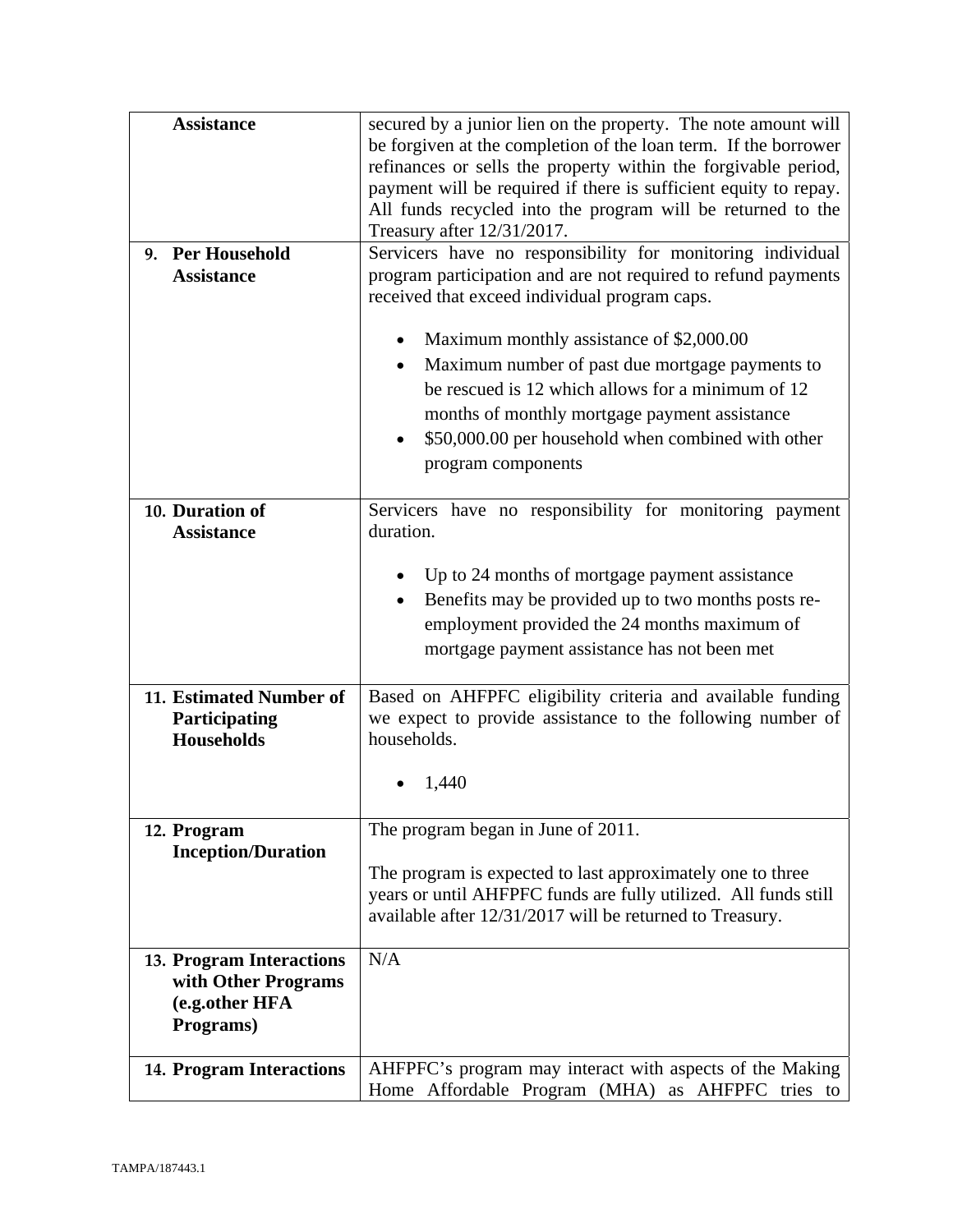| with HAMP                                                        | leverage the resources provided by the MHA programs to<br>expand the pool of borrowers that are eligible for HAMP or<br>other MHA options. In some cases, the assistance the<br>AHFPFC provides under HHF can supplement and extend<br>assistance provided through MHA. To maximize the<br>effectiveness of our foreclosure mitigation efforts, servicers<br>should use reasonable efforts to ensure that TARP funds are<br>used efficiently and that HHF programs complement MHA<br>programs. |
|------------------------------------------------------------------|------------------------------------------------------------------------------------------------------------------------------------------------------------------------------------------------------------------------------------------------------------------------------------------------------------------------------------------------------------------------------------------------------------------------------------------------------------------------------------------------|
| 15. Program Leverage<br>with Other Financial<br><b>Resources</b> | Servicers will not charge administrative fees (e.g., NSF, late<br>charges) in any month where a full contract payment is made.<br>If the loan is reinstated or modified following AHFPFC<br>mortgage assistance servicers will waive all administrative<br>fees accrued since the beginning of the delinquency.                                                                                                                                                                                |
| 16. Qualify as an<br>Unemployment<br>Program                     | N/A                                                                                                                                                                                                                                                                                                                                                                                                                                                                                            |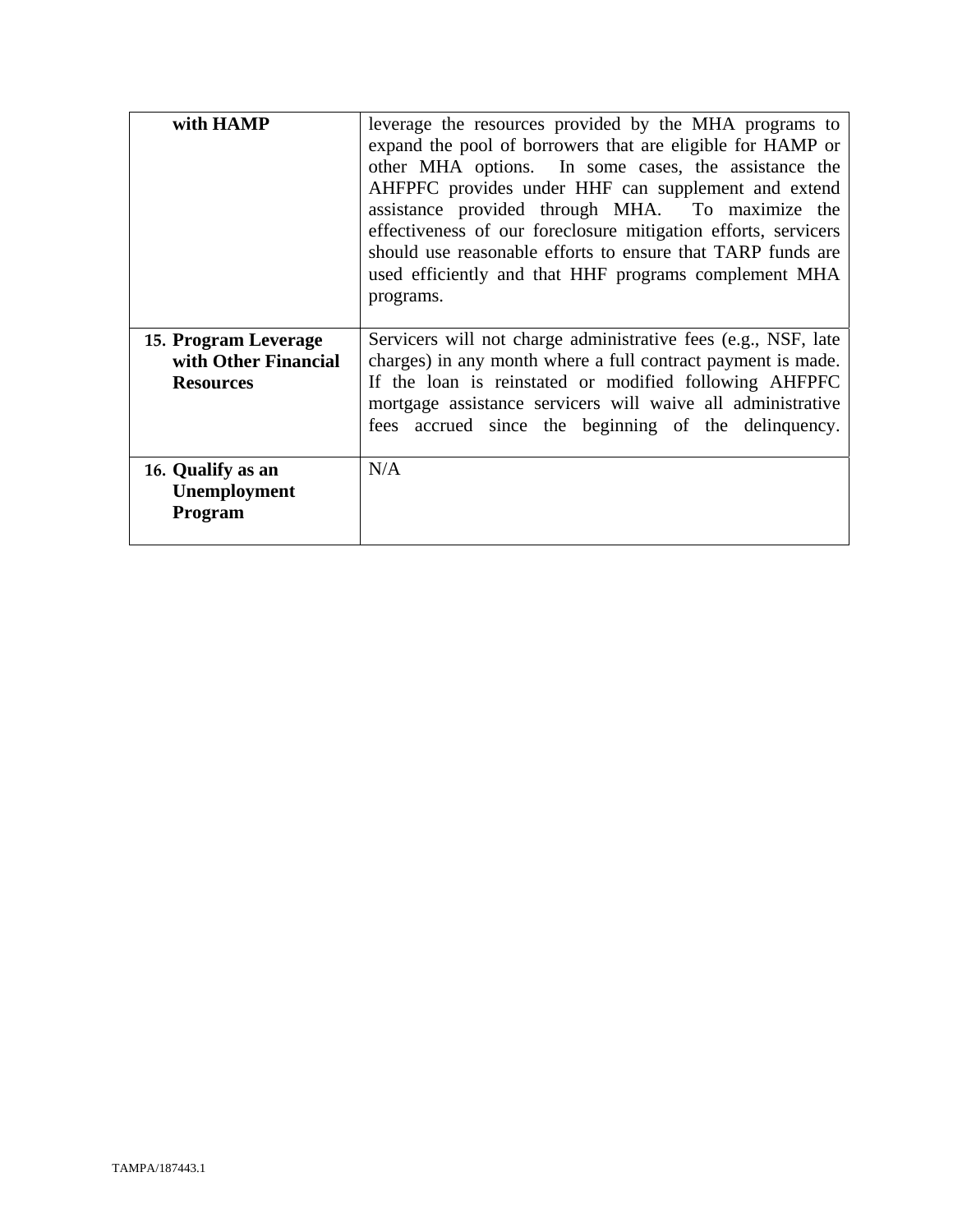## **SAVEMYHOMEAZ Short Sale Assistance Component Summary Guidelines**

| 1. Program Overview | Short sale assistance will provide the eligible seller the funds<br>needed to relocate when a short sale has been approved by the<br>homeowner's servicer. Assistance is for sellers who can no<br>longer afford their home due to hardship such as<br>unemployment, underemployment, death, disability or divorce<br>of a homeowner or co-homeowner. Additionally, it will<br>provide much needed enhancements to the short sale process<br>for qualified sellers that are approved for a short sale by their<br>lender. |
|---------------------|---------------------------------------------------------------------------------------------------------------------------------------------------------------------------------------------------------------------------------------------------------------------------------------------------------------------------------------------------------------------------------------------------------------------------------------------------------------------------------------------------------------------------|
|                     | AHFPFC is responsible for screening sellers to determine<br>program eligibility and providing notification for the seller<br>and servicer/lender that it intends to provide assistance to the<br>seller.                                                                                                                                                                                                                                                                                                                  |
|                     | Servicers may refer potentially eligible sellers to AHFPFC<br>with prior written approval.                                                                                                                                                                                                                                                                                                                                                                                                                                |
|                     | AHFPFC will, on behalf of an approved seller, provide<br>\$4,500.00 per household receiving no other short sale<br>assistance plus 3% of the subject property purchase price in<br>the form of a seller paid closing cost on a short sale<br>transaction.                                                                                                                                                                                                                                                                 |
|                     | Borrowers will be required to maintain the property until the<br>home is sold.                                                                                                                                                                                                                                                                                                                                                                                                                                            |
|                     | AHFPFC will, on behalf of an approved seller, attempt to<br>extinguish the $2nd$ mortgage through our Second Mortgage<br>Settlement Component.                                                                                                                                                                                                                                                                                                                                                                            |
|                     | AHFPFC will, provide funds directly to the homeowner as a<br>part of the short sale closing/funding process but not prior to<br>closing.                                                                                                                                                                                                                                                                                                                                                                                  |
| 2. Program Goals    | assistance was designed to help stabilize<br>Short sale<br>communities by providing<br>assistance to<br>consumers in<br>unrecoverable situations to transition from homeownership to<br>renting as well as enhance the marketability of short sale<br>properties and accelerate the stabilization of property value.                                                                                                                                                                                                      |
| <b>Target</b><br>3. | The targeted populations are households whose income does                                                                                                                                                                                                                                                                                                                                                                                                                                                                 |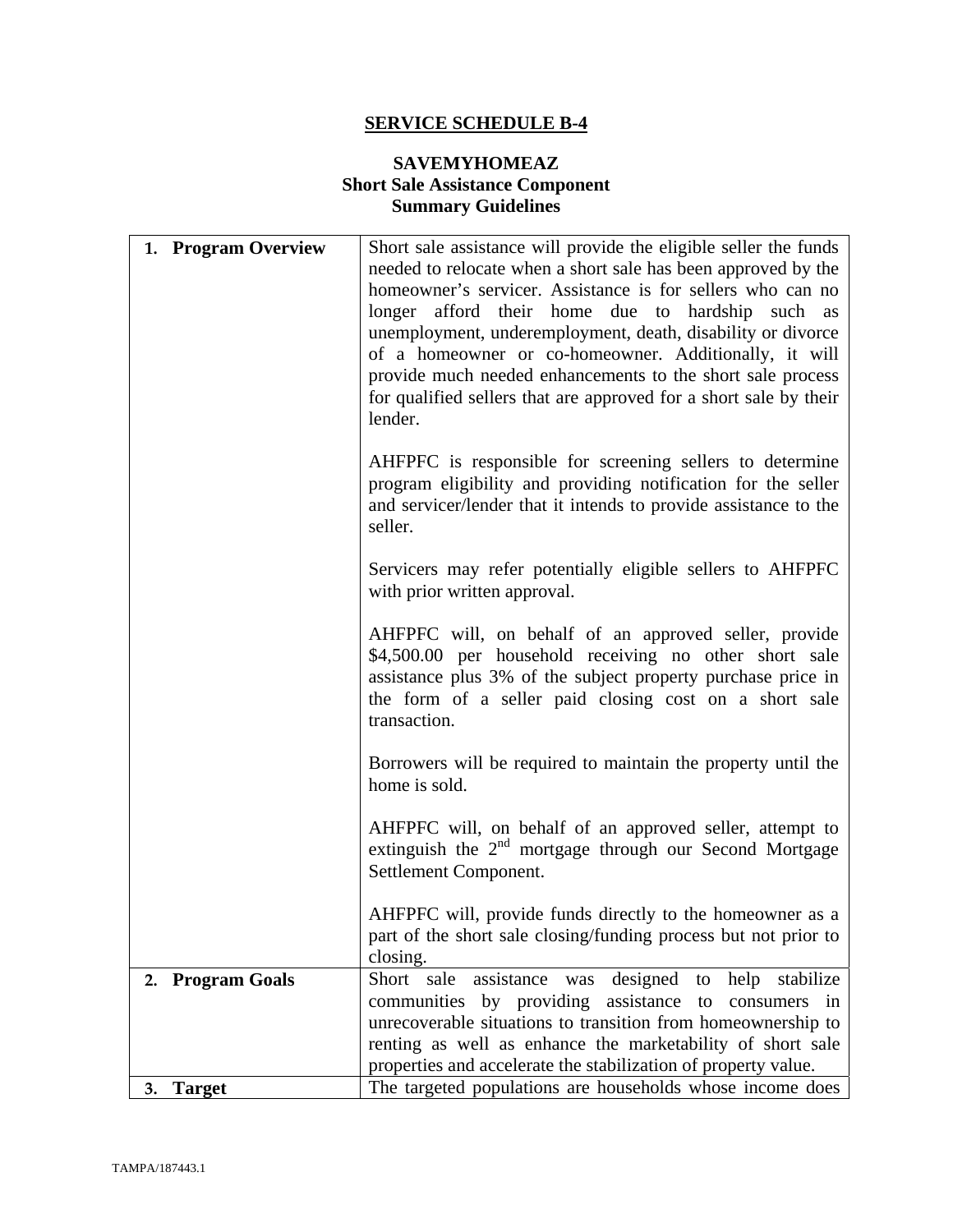|    | <b>Population/Area</b>                                                                | not exceed 120% Area Median Income ("AMI") and that                                                                                                                                                                                                                                                                                                                                                                                                                                                                                                                                                                                                                                                                                    |
|----|---------------------------------------------------------------------------------------|----------------------------------------------------------------------------------------------------------------------------------------------------------------------------------------------------------------------------------------------------------------------------------------------------------------------------------------------------------------------------------------------------------------------------------------------------------------------------------------------------------------------------------------------------------------------------------------------------------------------------------------------------------------------------------------------------------------------------------------|
|    |                                                                                       | exhibit an inability to retaining their home.                                                                                                                                                                                                                                                                                                                                                                                                                                                                                                                                                                                                                                                                                          |
| 4. | <b>Program Allocation</b><br>(Excluding<br><b>Administrative</b><br><b>Expenses</b> ) | \$9,600,000.00                                                                                                                                                                                                                                                                                                                                                                                                                                                                                                                                                                                                                                                                                                                         |
|    | <b>5. Borrower Eligibility</b><br><b>Criteria</b>                                     | The household must have gross income of no more than<br>120 percent of the area median income for the County in<br>which the property is located.<br>Eligible financial hardship. Eligible financial hardships<br>include: reduced income<br>due<br>to<br>unemployment,<br>underemployment, death, disability or divorce of a<br>homeowner or co-homeowner. Borrower will be required<br>to provide a financial hardship affidavit.<br>Borrower (s) must provide proof of short sale approval<br>from Servicer and Final HUD-1 as a part of the closing<br>process.<br>All sellers must sign a hardship affidavit and felony<br>certification.<br>The seller must provide a copy of the fully executed<br>purchase and sale agreement. |
| 6. | <b>Property/Loan</b><br><b>Eligibility Criteria</b>                                   | The property must be the borrower's principal residence;<br>additional property criteria must be met as well which include:<br>Unpaid principal balance equal to or less than GSE<br>loan limits<br>Property must be owner-occupied<br>٠<br>Mortgage(s) must be a minimum of 2 monthly<br>٠<br>payments delinquent or the borrower that is current or<br>has only one payment due and unpaid by the end of the<br>month in which it is due and makes application for<br>program assistance will be evaluated to determine if he<br>or she is at risk of imminent default.<br>Single family dwelling (1 to 4 units)                                                                                                                     |
|    | 7. Program Exclusions                                                                 | Property located outside of Arizona<br>Properties refinanced for cash out mortgages<br>Sellers who apply for assistance after the short sale has<br>been completed are ineligible to participate<br>Sellers who are executing a "strategic default" are<br>ineligible (determination made through program<br>underwriting guidelines)<br>Sellers whose current mortgage(s) PITI payment is<br>equal to or less than 31.99% of monthly gross income                                                                                                                                                                                                                                                                                     |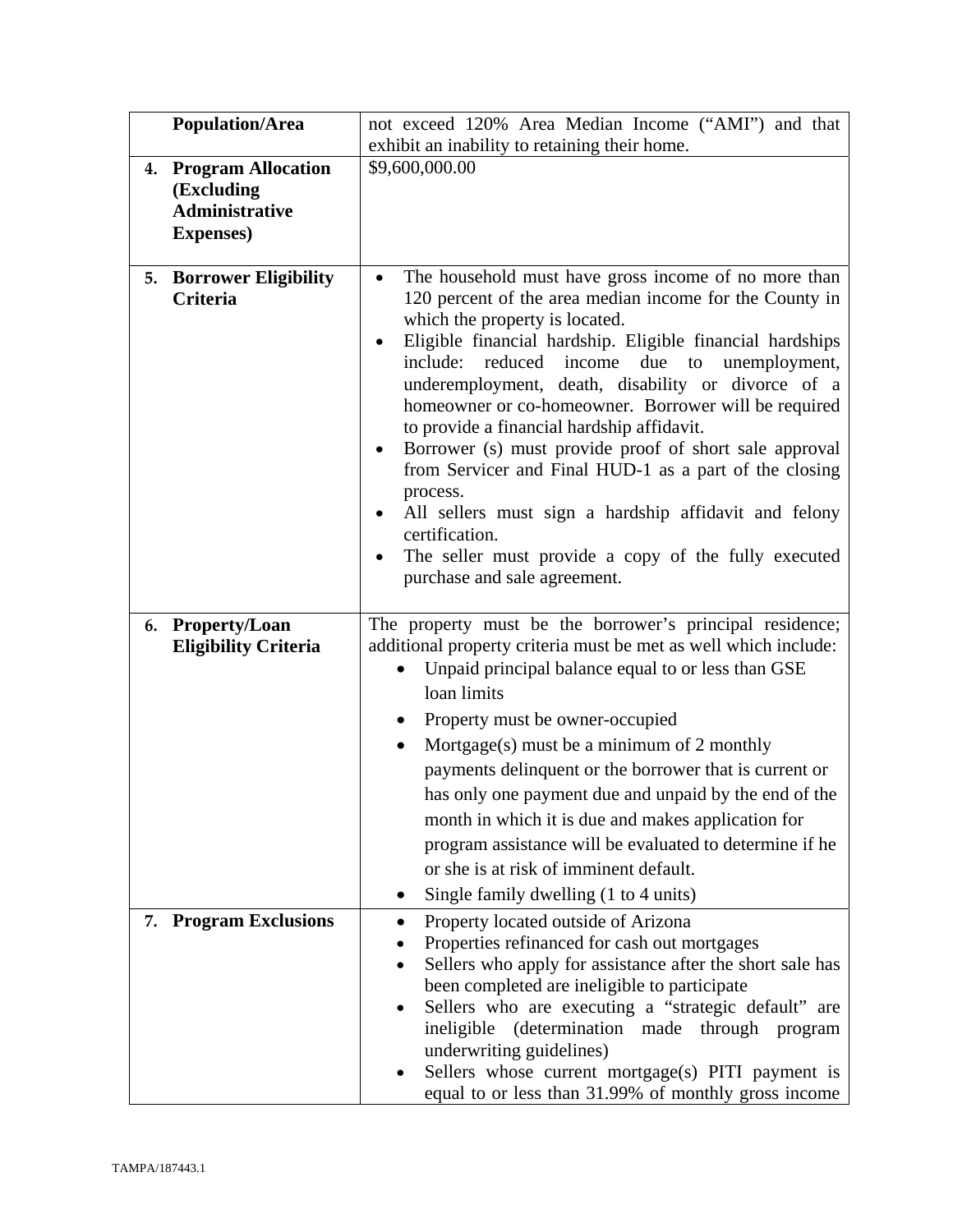| <b>Structure of</b><br>8.<br><b>Assistance</b>                                 | excluding unemployment benefits.<br>Properties that are under contract that has been<br>approved by the lender/servicer at the time of the<br>assistance application.<br>Assistance under this component will be structured as a<br>onetime grant.                                                                                                                                                                                                                                                                                                                                                                                                                                                          |
|--------------------------------------------------------------------------------|-------------------------------------------------------------------------------------------------------------------------------------------------------------------------------------------------------------------------------------------------------------------------------------------------------------------------------------------------------------------------------------------------------------------------------------------------------------------------------------------------------------------------------------------------------------------------------------------------------------------------------------------------------------------------------------------------------------|
| <b>Per Household</b><br>9.<br><b>Assistance</b>                                | \$4,500.00 per household receiving no other short sale<br>assistance plus 3% of the purchase price.<br>Sellers participating in Home Affordable Foreclosure<br>٠<br>Alternative (HAFA) Assistance may be compensated<br>up to \$1,500 (which with the \$3,000 HAFA assistance<br>brings total assistance to seller to \$4,500) plus 3% of<br>the purchase price.<br>Sellers participating in a comparable proprietary<br>$\bullet$<br>program offered by a Servicer may be provided with<br>assistance up to an amount that when coupled with the<br>Servicer's assistance does not exceed \$4,500 plus 3%<br>of the purchase.<br>\$25,000.00 per household when combined with other<br>program components. |
| 10. Duration of<br><b>Assistance</b>                                           | Program is a one-time payment per seller household, made<br>upon close of escrow on the short sale.                                                                                                                                                                                                                                                                                                                                                                                                                                                                                                                                                                                                         |
| 11. Estimated Number of<br>Participating<br><b>Households</b>                  | Based on AHFPFC eligibility criteria and available funding<br>we expect to provide assistance to a minimum of 1,000<br>households.                                                                                                                                                                                                                                                                                                                                                                                                                                                                                                                                                                          |
| 12. Program<br><b>Inception/Duration</b>                                       | It is expected that the program will be available in a controlled<br>rollout environment 3 weeks from Treasury's approval of the<br>program. The complete rollout of the program will occur<br>approximately 4 weeks later, after the satisfactory assessment<br>and adjustments as determined necessary in the controlled<br>rollout.<br>It is projected that assistance will be expended over a three<br>year period of time. All funds still available after 12/31/2017<br>will be returned to Treasury.                                                                                                                                                                                                 |
| 13. Program Interactions<br>with Other Programs<br>(e.g.other HFA<br>Programs) | N/A                                                                                                                                                                                                                                                                                                                                                                                                                                                                                                                                                                                                                                                                                                         |